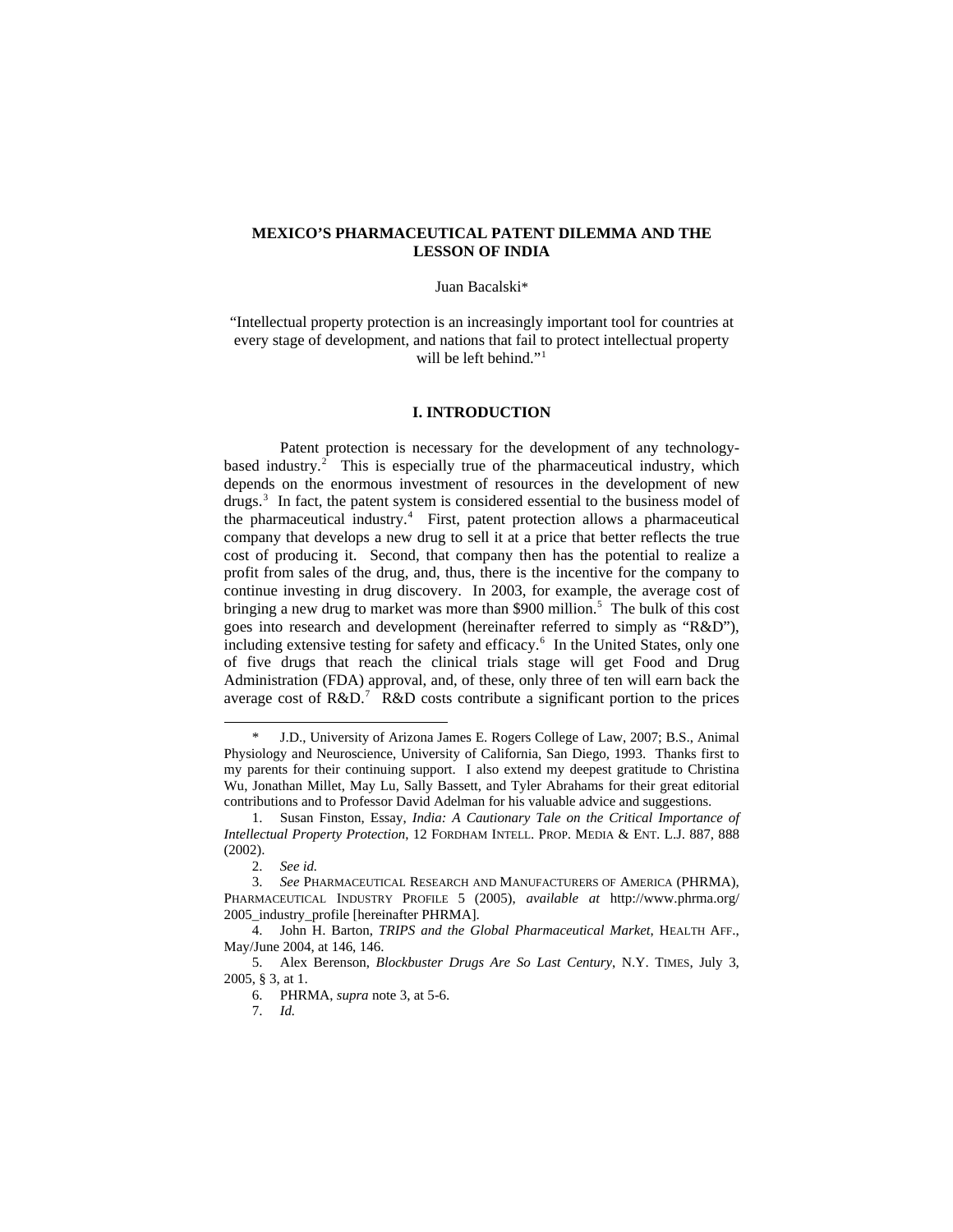set by pharmaceutical firms for their products.<sup>[8](#page-1-0)</sup> Drug prices are initially high for consumers because patents give companies the power to set prices that are reflective of the massive R&D costs for new products.<sup>[9](#page-1-1)</sup>

 In contrast, pharmaceutical companies in countries with low patent protection have considerably lower costs associated with bringing a product to market. These companies capitalize on the inventions of others by reverse engineering<sup>[10](#page-1-2)</sup> an existing product whose structure is not protected under local patent laws, and then manufacturing a generic version with lower production costs and no  $R&D$  costs.<sup>[11](#page-1-3)</sup> These unauthorized generic versions of existing products are then sold at prices that undercut the original inventor's prices.<sup>[12](#page-1-4)</sup>

 It has been suggested that "pirates" of intellectual property sometimes conspire together to set higher prices for their counterfeit products than would be expected for imitations.<sup>[13](#page-1-5)</sup> As a patent reaches the end of its term, the threat of competition from other companies selling their own versions of the product often results in price reductions. $14$  Thus, there is the potential for better price control and competition within a strong patent system. These price reductions generally reflect the "future marketing considerations" of the patent holder.<sup>[15](#page-1-7)</sup> Further, a patent only excludes the use of a particular invention, not the participation in a particular market.<sup>[16](#page-1-8)</sup> Therefore, in the case of pharmaceuticals, competing firms may develop different drugs to treat the same conditions, i.e., to serve the same market.<sup>[17](#page-1-9)</sup> Competition among the drugs will benefit the market by forcing the producers to keep prices at competitive, and generally lower, levels.[18](#page-1-10)

 Patents also encourage innovation. They spur the pace of technology creation and development by providing both financial incentive and property protection to patentees.<sup>[19](#page-1-11)</sup> The basic idea, central to all patent systems, is that by

 $\overline{a}$ 

<span id="page-1-10"></span>18. *See id.* 

<span id="page-1-0"></span><sup>8.</sup> *See* Shanker A. Singham, *Competition Policy and the Stimulation of Innovation: TRIPS and the Interface Between Competition and Patent Protection in the Pharmaceutical Industry*, 26 BROOK. J. INT'L L. 363, 388-89 (2000).

<span id="page-1-1"></span><sup>9.</sup> *See* Robert M. Sherwood, *The TRIPS Agreement: Implications for Developing Countries*, 37 IDEA 491, 500 (1997) (arguing that because patents have a fixed duration, marketing considerations will effect price reductions as the patent terms near expiration).

<span id="page-1-2"></span><sup>10.</sup> When an existing drug is reverse engineered, a company analyzes it carefully to reproduce it exactly, rather than developing a new product. *See* MERRIAM-WEBSTER'S COLLEGIATE DICTIONARY 1067 (11th ed. 2003).

<span id="page-1-8"></span><span id="page-1-7"></span><span id="page-1-6"></span><span id="page-1-5"></span><span id="page-1-4"></span><span id="page-1-3"></span><sup>11.</sup> *See generally* Rebecca Mayer, *A Passage for India*, 24 MED AD NEWS 4, Feb. 1, 2005, *available at* 2005 WLNR 3520883 (describing Indian pharmaceutical companies' practice of reverse engineering).

<sup>12.</sup> *Id*.

<sup>13.</sup> Sherwood, *supra* note 9, at 500.

<sup>14.</sup> *Id.* 

<sup>15.</sup> *Id.*

<sup>16.</sup> *See id.* 

<span id="page-1-9"></span><sup>17.</sup> *See id.* 

<span id="page-1-11"></span><sup>19.</sup> Sherwood, *supra* note 9, at 500.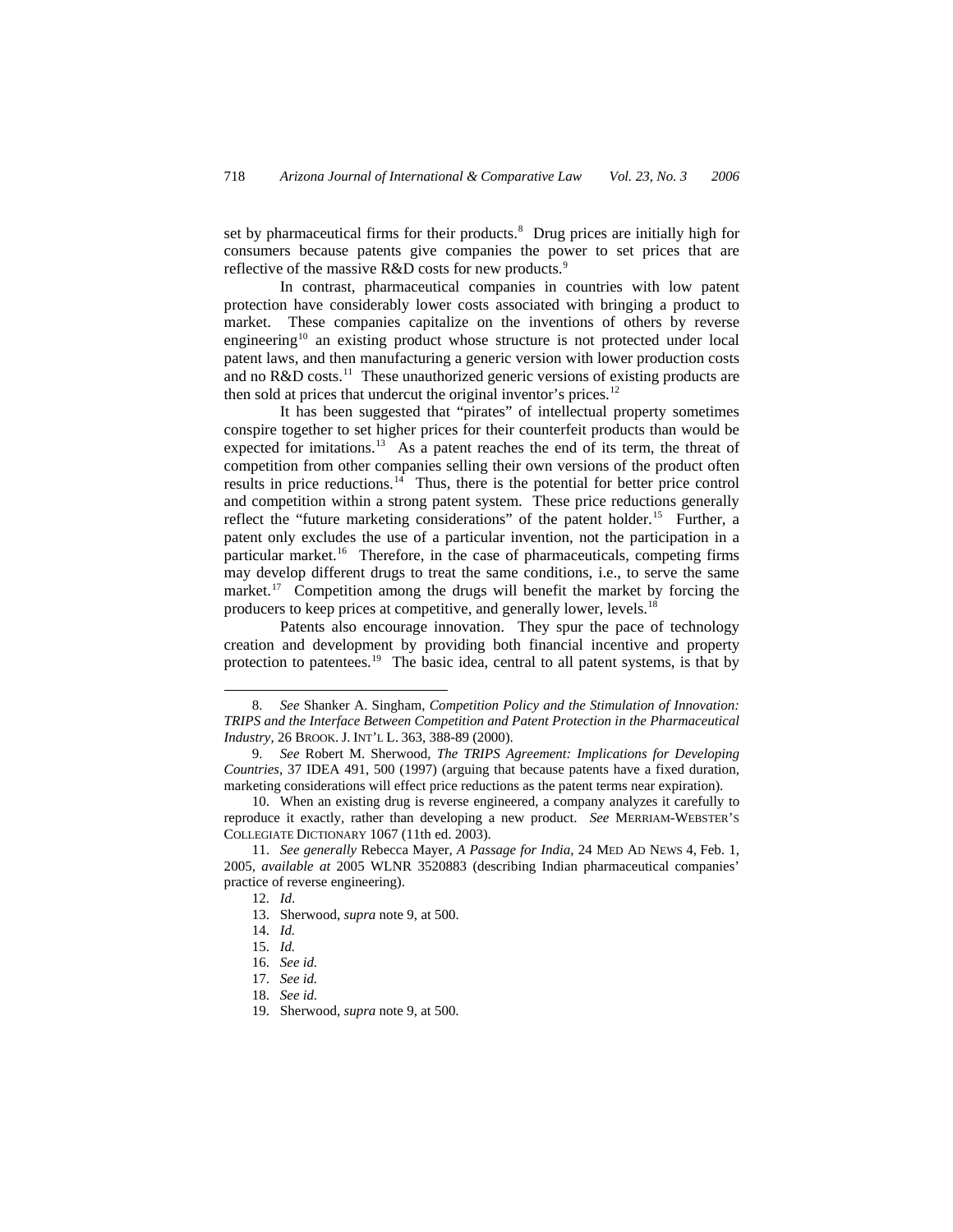rewarding the creator for an invention, there will be incentive for the creation of more inventions, thus benefiting society.<sup>[20](#page-2-0)</sup> This concept dates back to the time of Aristotle in Ancient Greece.<sup>[21](#page-2-1)</sup> In turn, patents serve the public by ensuring that useful public goods will be created and made available.<sup>[22](#page-2-2)</sup> Inventors are incentivized to maximize the value of their patents by improving on their technologies without fear that competitors will steal their ideas.<sup>[23](#page-2-3)</sup>

 The purpose of patents is not only to incentivize the creation of novel technologies, but also to encourage the dissemination of knowledge.<sup>[24](#page-2-4)</sup> A patent generally provides protection for a limited period during which the inventor may exclude or restrict the production or use of the invention.<sup>[25](#page-2-5)</sup> When this limited period terminates, the details of the invention become openly available for anyone's use. $26$  Publication of a patent ensures that the invention will continue to be accessible to others after the period of protection ends.<sup>[27](#page-2-7)</sup> Information that is disclosed in patent applications may be used by other researchers to accelerate their own R&D, thus accelerating the advance of technology.<sup>[28](#page-2-8)</sup> Under a patent system, the inventor is essentially agreeing to publicize the invention in exchange for an initial period during which use of the invention is under the inventor's exclusive control. These two functions of patents, to incentivize creation and to disseminate information, ideally serve to advance the development of technology.[29](#page-2-9)

 Although patent protection serves a beneficial function to society, some argue that patent systems are harmful to developing nations whose citizens are

<span id="page-2-0"></span><sup>20.</sup> *See* ROBERT PATRICK MERGES & JOHN FITZGERALD DUFFY, PATENT LAW AND POLICY: CASES AND MATERIALS 2 (3d ed. 2002).

<span id="page-2-1"></span><sup>21.</sup> *Id.* at 1 ("According to Aristotle [in his *Politics*], Hippodamus of Miletos calls for a system of rewards to those who discover things useful to the state.").

<sup>22.</sup> *See* Singham, *supra* note 8, at 365.

<span id="page-2-3"></span><span id="page-2-2"></span><sup>23.</sup> *Id.* at 366; *see also* Sherwood, *supra* note 9, at 500 ("The role of patents in many industries is not price enhancement but primarily to defend against immediate copying.").

<sup>24.</sup> Singham, *supra* note 8, at 366-67.

<span id="page-2-5"></span><span id="page-2-4"></span><sup>25.</sup> The U.S. Constitution, for example, authorizes Congress "[t]o promote the Progress of Science and useful Arts, by *securing for limited Times* to Authors and Inventors the exclusive Right to their respective Writings and Discoveries." U.S. CONST. art. I, § 8, cl. 8 (emphasis added). Most major industrial nations follow a "twenty-year-from-filing" rule, which limits the patent term to twenty years from the date the patent application is filed. MERGES & DUFFY*, supra* note 20, at 59.

<sup>26.</sup> Singham, *supra* note 8, at 366-67.

<span id="page-2-9"></span><span id="page-2-8"></span><span id="page-2-7"></span><span id="page-2-6"></span><sup>27.</sup> In fact, information about the invention is generally made available to the public only eighteen months after an application is filed due to an eighteen-month publication rule that is standard in most industrial nations. MERGES & DUFFY, *supra* note 20, at 62. The reason for this rule is to inform other researchers of new technological developments so as to avoid duplication of effort and to increase "the storehouse of publicly available knowledge sooner." *Id.* at 63.

<sup>28.</sup> Singham, *supra* note 8, at 366-67.

<sup>29.</sup> *See id.*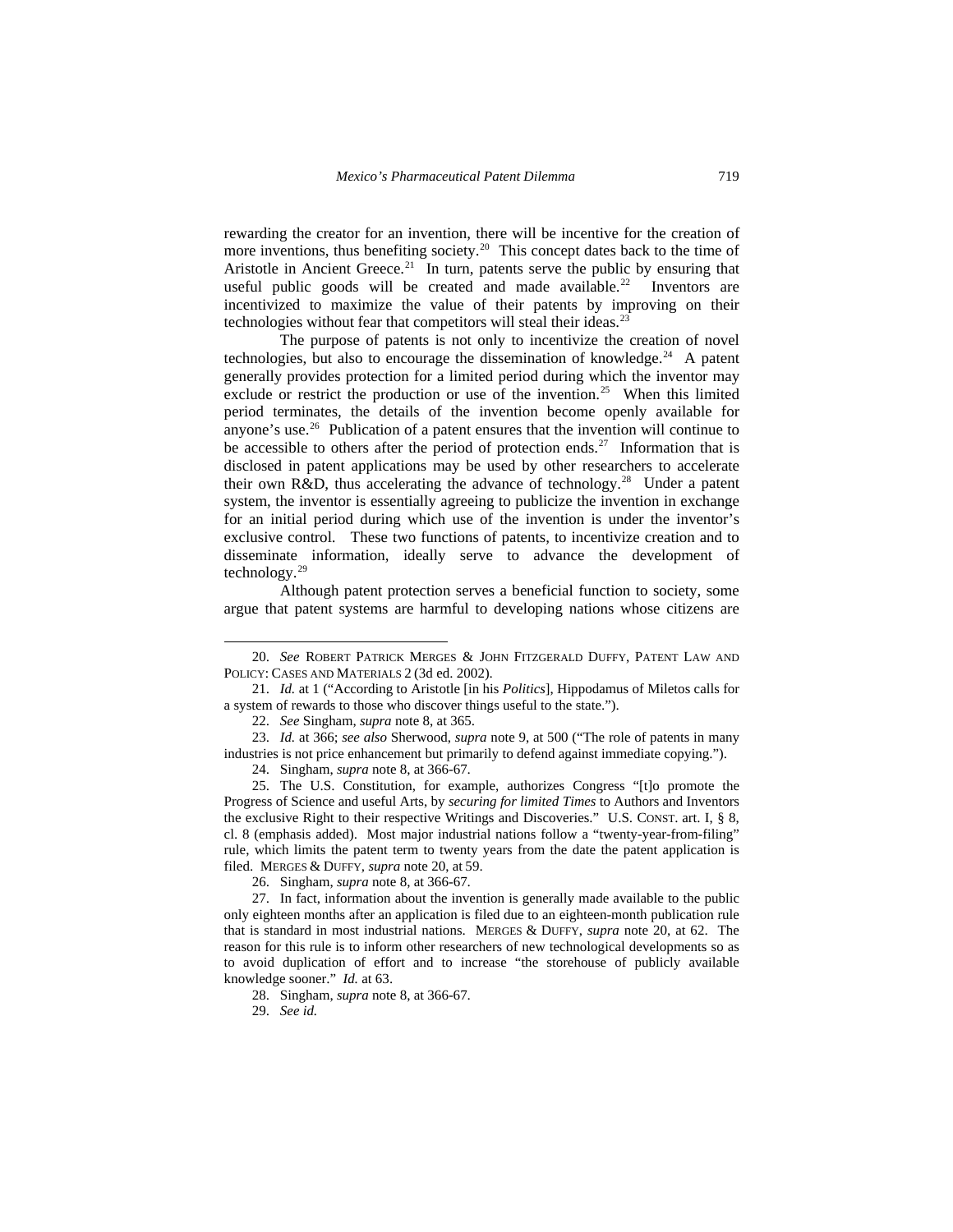unable to gain access to life-saving drugs due to prohibitive costs.<sup>[30](#page-3-0)</sup> The argument is that stringently enforcing patents in developing countries keeps drug prices artificially high in those countries.<sup>[31](#page-3-1)</sup> This argument is misleading, however. "Most of the medicines on the 'essential medicines list' of the World Health Organization are not under patent . . . and for a range of medical conditions affecting the poor in developing countries, patent protection is not the principal obstacle to treatment."[32](#page-3-2) Thus, factors other than patent issues affect the availability of drugs in developing countries.

 The issues facing developing countries with regard to the protection of pharmaceutical patent rights involve not only the interests of the domestic and international pharmaceutical industries, but also the protection of public health.<sup>[33](#page-3-3)</sup> These competing interests must be balanced.<sup>[34](#page-3-4)</sup> Pharmaceutical producers must be given the incentive to innovate, but, at the same time, life-saving drugs should be accessible and affordable to the people who need them.<sup>[35](#page-3-5)</sup> The position of the World Intellectual Property Organization (WIPO) is that all people have a right to a certain standard of living, including adequate medical care, but that this right does not conflict with the inventor's right to enjoy the material rewards that come from creating useful inventions.<sup>[36](#page-3-6)</sup> Indeed, providing the right of reward to the inventor, by encouraging innovation and progress in medical science, adds to the level of medical care that may be enjoyed by the world public.<sup>[37](#page-3-7)</sup>

 Mexico and India are two developing countries facing similar issues regarding patent law policy and its effect on their respective pharmaceutical industries. This Note will examine the current state of Mexico's nascent pharmaceutical industry and will demonstrate how Mexico can improve that industry through the application of reasonable patent protections. The more mature Indian pharmaceutical industry will also be examined as a model to which Mexico's industry may be compared and from which important lessons may be drawn. Part II of this Note will provide a general perspective on the current state

 $\overline{a}$ 

33. *Id.* at 318.

<span id="page-3-0"></span><sup>30.</sup> *See* Nadia Natasha Seeratan, Comment, *The Negative Impact of Intellectual Property Patent Rights on Developing Countries: An Examination of the Indian Pharmaceutical Industry*, 3 SCHOLAR 339, 345 (2001).

<sup>31.</sup> *Id.*

<span id="page-3-2"></span><span id="page-3-1"></span><sup>32.</sup> Frederick M. Abbott, *The WTO Medicines Decision: World Pharmaceutical Trade and the Protection of Public Health*, 99 AM. J. INT'L L. 317, 322-23 (2005).

<span id="page-3-5"></span><span id="page-3-4"></span><span id="page-3-3"></span><sup>34.</sup> The World Intellectual Property Organization (WIPO) has emphasized the importance of striking a balance between patentees' interests and issues of public health but states that this balance is already present within the current international patent system, which allows member states to modify their own systems as needed to ensure that balance. World Intellectual Prop. Org. [WIPO], *Striking a Balance: The Patent System and Access to Drugs and Health Care*, http://www.wipo.int/freepublications/en/patents/491/ wipo\_pub\_491.pdf (last visited Sept. 10, 2006).

<sup>35.</sup> *See* Abbott, *supra* note 32, at 318.

<span id="page-3-6"></span><sup>36.</sup> WIPO, *supra* note 34.

<span id="page-3-7"></span><sup>37.</sup> *Id.*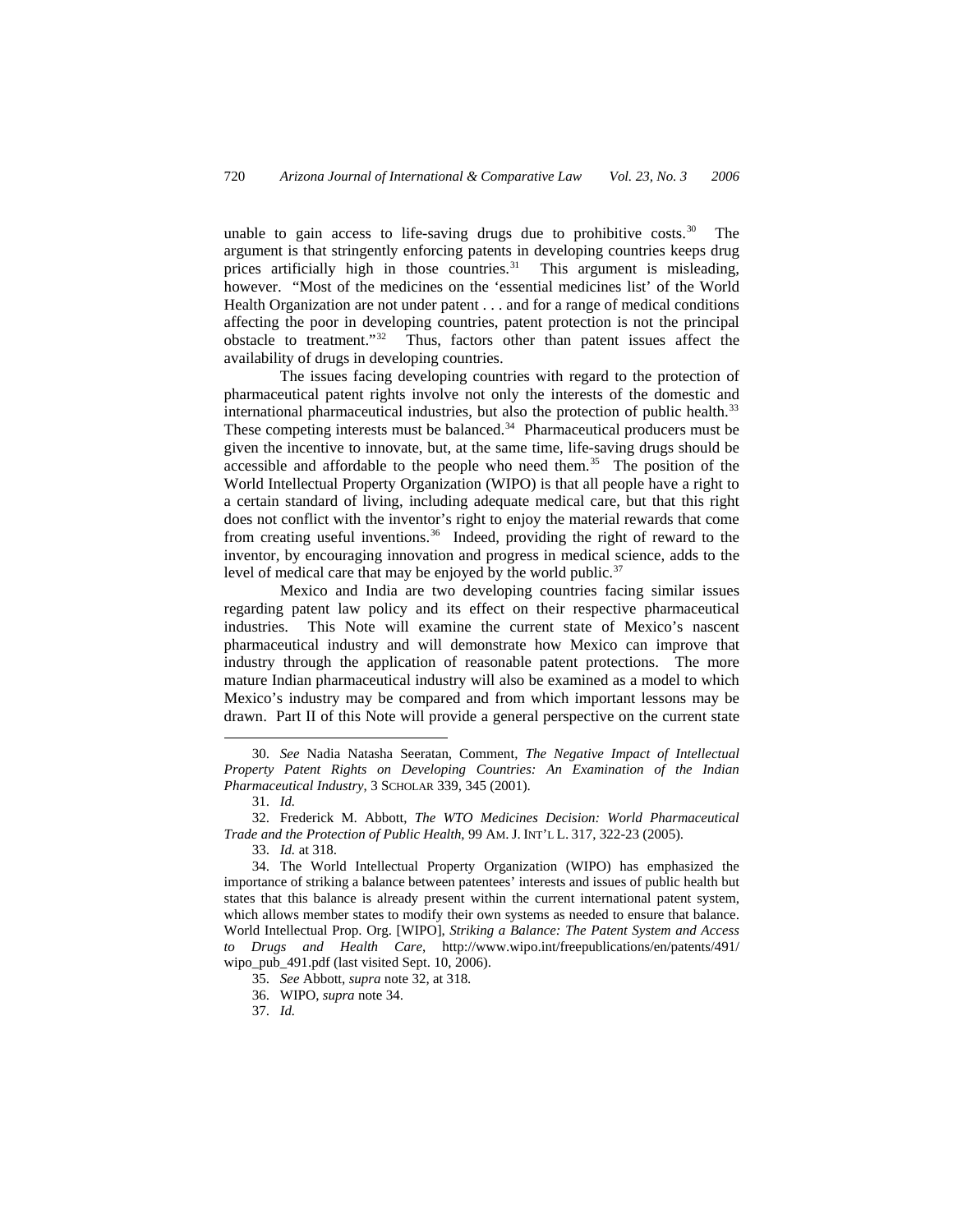of Mexico and India with regard to their respective economies, populations, and pharmaceutical industry prospects in light of current international treaties and agreements. Part III of this Note will outline the historical development of patent law in Mexico and India. Part IV will examine the pharmaceutical industry, its dependence on patent rights, and the current state of the industry in both Mexico and India. Part V will analyze the factors that have affected the pharmaceutical industry in India, compare them with factors facing the Mexican pharmaceutical industry, and draw conclusions regarding Mexico's best course of action for the future. Part VI of this Note will address humanitarian concerns and will consider issues such as compulsory licensing, costs of innovation, and accessibility of drugs to people in poor and developing countries.

### **II. OVERVIEW: MEXICO VS. INDIA**

## **A. Mexico**

 $\overline{a}$ 

Mexico is a developing country, $38$  but its economy is actually fairly robust compared to other developing and even some developed countries, as the following statistics indicate. Although a high percentage of Mexicans lives below the poverty level,<sup>[39](#page-4-1)</sup> the gross domestic product (GDP)—a measure of economic strength—has recently been estimated to be about \$1 trillion with an annual growth rate of 3%.[40](#page-4-2) In comparison, Mexico's southern neighbor, Guatemala, has a GDP of just under \$60 billion and an annual growth rate of  $3.2\%$ .<sup>[41](#page-4-3)</sup> Mexico's economy ranks nearly even with Canada's in terms of GDP (total gross, not per capita) and Mexico's GDP is growing faster than Canada's. $42$  Mexico's population is young; the median age is approximately twenty-five years, and there is a relatively high literacy rate of 92.2%, roughly equivalent between males and

<span id="page-4-0"></span><sup>38.</sup> Geoffrey Kransdorf, Note, *Intellectual Property, Trade, and Technology Transfer Law: The United States and Mexico*, 7 B.C. THIRD WORLD L.J. 277, 295 (1987).

<span id="page-4-1"></span><sup>39.</sup> This was estimated in 2003 to be 40% of Mexico's population. CENTRAL INTELLIGENCE AGENCY [CIA], THE WORLD FACTBOOK (2006), *available at* https:// www.cia.gov/cia/publications/factbook/geos/mx.html#Econ.

<span id="page-4-2"></span><sup>40.</sup> In 2005, the GDP of Mexico was estimated at \$1.064 trillion. *Id.* Note that the GDP values used are calculated using purchasing power parity (PPP) exchange rates and represent the sum value of all goods and services produced in the country valued at prices prevailing in the United States. *Id.* at https://www.cia.gov/cia/publications/factbook/docs/ notesanddefs.html#2003. This method of calculating the GDP is especially useful for comparing the economic strength of different countries. *Id.*

<span id="page-4-3"></span><sup>41.</sup> GDP was calculated to be \$56.86 billion in 2005. *Id.* at https://www.cia.gov/cia/ publications/factbook/geos/gt.html#Econ.

<span id="page-4-4"></span><sup>42.</sup> Canada's GDP is estimated to be \$1.111 trillion and growth rate is estimated at 2.9% as of 2005. *Id.* at https://www.cia.gov/cia/publications/factbook/geos/ca.html#Econ.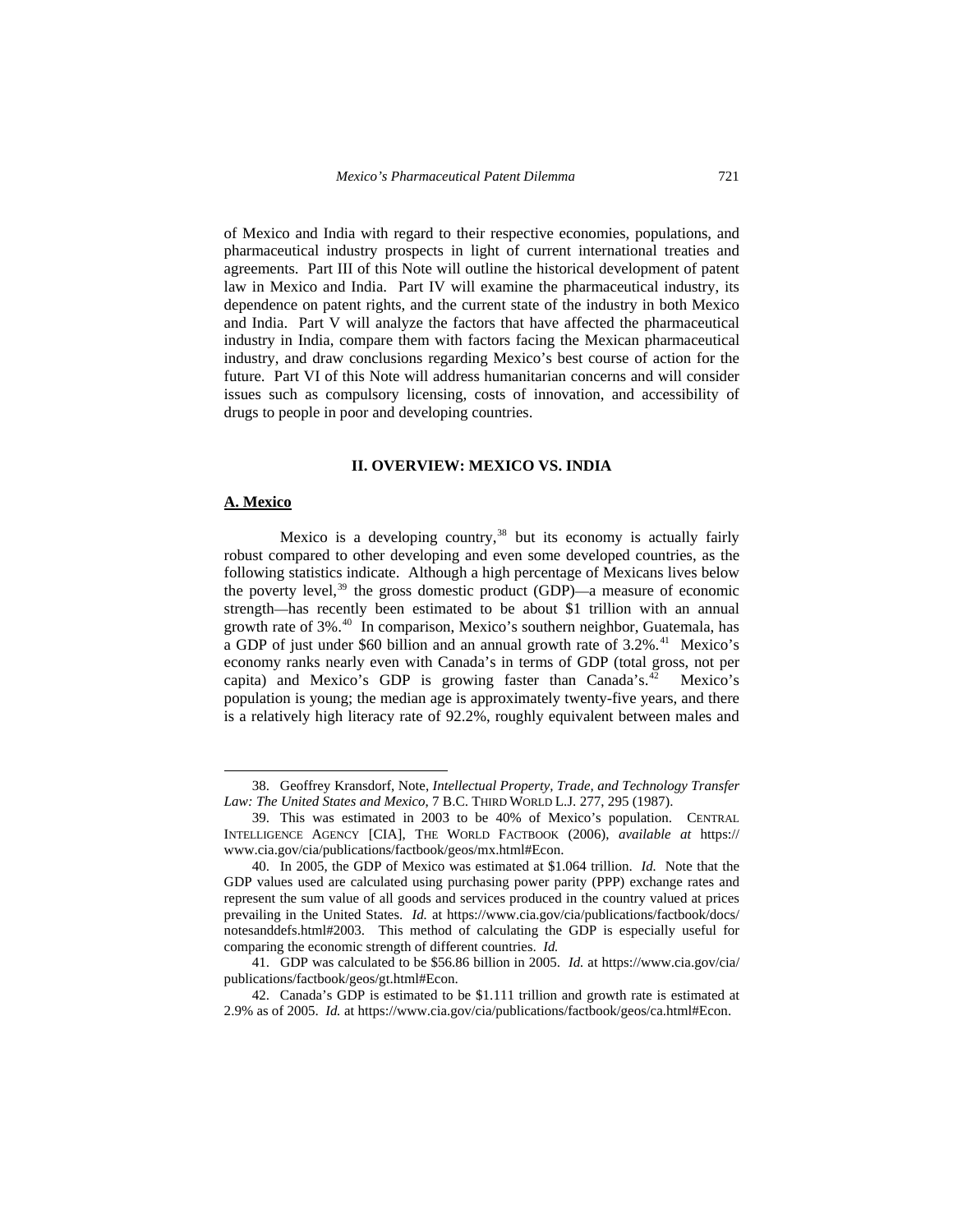females.[43](#page-5-0) In addition, Mexico has close economic ties to the United States, the result of both geographic proximity and the common market created by the North American Free Trade Agreement (NAFTA).<sup>[44](#page-5-1)</sup> Given these factors—a young, literate work force, a growing economy, and a powerful trading partner in the United States—Mexico has an excellent opportunity to expand its position in the high technology industries, including the pharmaceutical industry.<sup>45</sup> The estimated value of the market for pharmaceuticals in Mexico is \$7 billion with a projected annual growth rate of 10%.<sup>[46](#page-5-3)</sup> By developing its own pharmaceutical industry, Mexico will be able to serve this market and potentially even expand to supply pharmaceutical products to markets in other countries as well. To accomplish these objectives, Mexico must implement and enforce patent protections in a way that balances the interests of drug companies with the Mexican public's need for affordable and accessible medicines.

## **B. India**

-

 India, a developing country with a relatively large and successful pharmaceutical industry,<sup>[47](#page-5-4)</sup> provides a useful model for comparison to Mexico. India's pharmaceutical industry is powerful and independent, and is "a formidable international competitor."[48](#page-5-5) These are qualities to which the Mexican pharmaceutical industry should aspire. On the issue of patent protection, however, India provides a better example of a course Mexico must avoid.<sup>[49](#page-5-6)</sup>

<span id="page-5-0"></span><sup>43.</sup> *Id.* at https://www.cia.gov/cia/publications/factbook/geos/mx.html#People. The literacy rate in Guatemala is approximately 70%. *Id.* at https://www.cia.gov/cia/ publications/factbook/geos/gt.html#People. The literacy rate in India is approximately 59.5% (with a high discrepancy of literacy rate between the sexes: 70.2% for men versus 48.3% for women). *Id.* at https://www.cia.gov/cia/publications/factbook/geos/in.html# People.

<span id="page-5-1"></span><sup>44.</sup> *See* Ryan H. Flax, Comment, *NAFTA & the Patent Systems of Its Members: Is There Potential for Unification of the North American Patent Systems?*, 5 NAFTA: L. & BUS. REV. AM. 461, 478 (1999).

<span id="page-5-2"></span><sup>45.</sup> *See generally* Kransdorf, *supra* note 38, at 295 (arguing that Mexico needs new technology and that cooperation with the United States on intellectual property protection issues would lead to increased trade and technology transfer to the benefit of both nations).

<span id="page-5-3"></span><sup>46.</sup> *Ranbaxy To Set Up JV in Mexico*, BUS. STANDARD 9 (New Delhi), Feb. 21, 2005, at \*1, *available at* 2005 WLNR 2649041.

<span id="page-5-4"></span><sup>47.</sup> *N.J. Drug Makers See Future in India*, N.J. RECORD, Oct. 21, 2004, at A01, *available at* 2004 WLNR 3246457.

<span id="page-5-5"></span><sup>48.</sup> Stephen Barnes, Note, *Pharmaceutical Patents and TRIPS: A Comparison of India and South Africa*, 91 KY. L.J. 911, 924 (2002-2003).

<span id="page-5-6"></span><sup>49.</sup> *See* Finston, *supra* note 1, at 888 ("The case of India demonstrates that there are high opportunity costs associated with the failure to provide adequate and effective protection for pharmaceutical products and the confidential, commercially valuable data produced during product development and marketing.").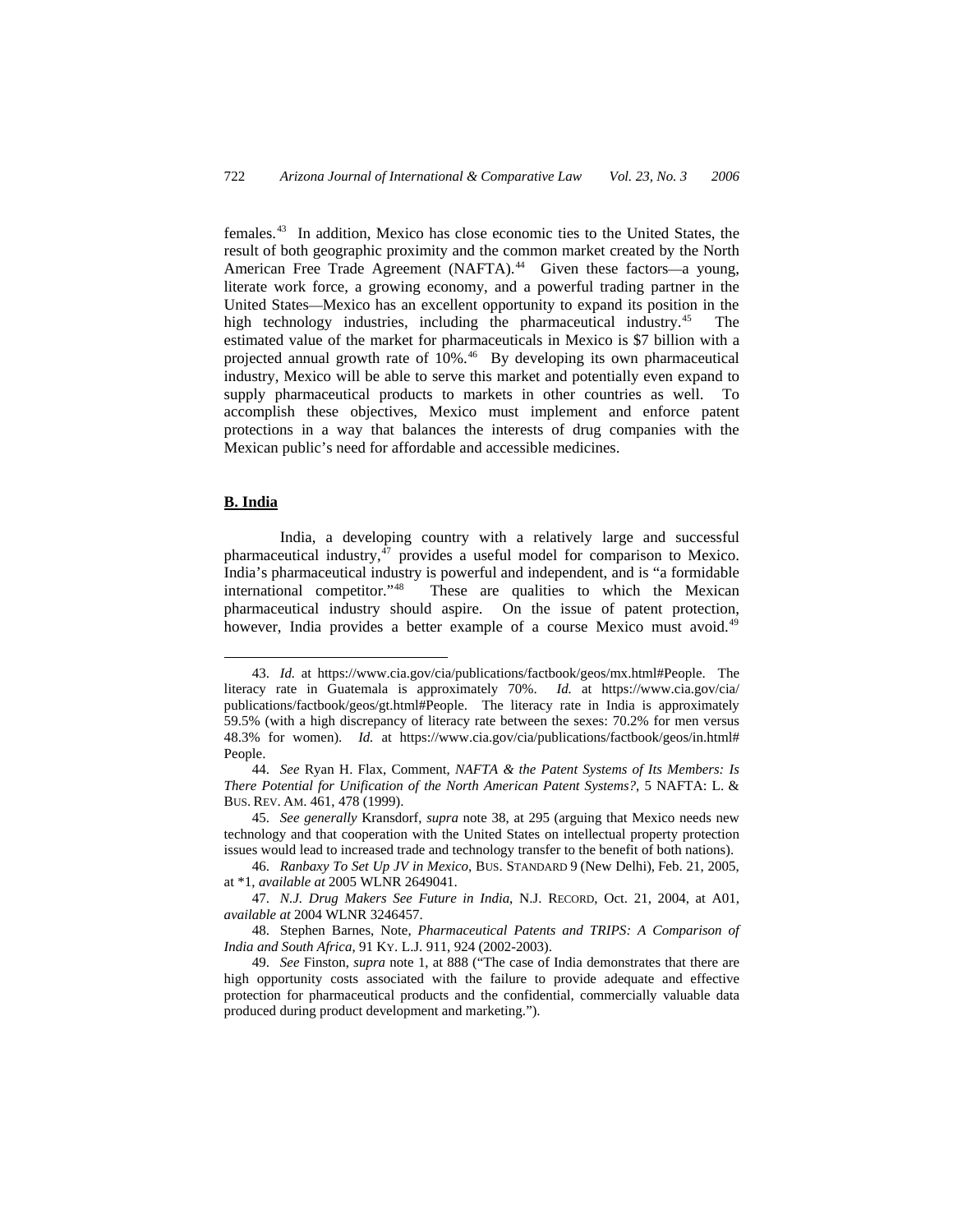India's pharmaceutical industry is as strong as it is today partly because it benefited from patent laws that protected only specific manufacturing processes but not the actual drug compounds.<sup>[50](#page-6-0)</sup> Thus, a drug fully protected in the United States could be legally manufactured by an unlicensed competitor in India provided the drug was produced using a novel process. By this law, India encouraged the mass production of low-cost drugs at the expense of innovation.<sup>[51](#page-6-1)</sup> The rationale behind this law was that medicines were so important that the drugs themselves should not be patented.<sup>[52](#page-6-2)</sup> Given this aspect of India's patent law, Indian pharmaceutical companies devoted themselves primarily to producing generic versions of name-brand drugs by reverse engineering those drugs and then modifying the production process to avoid patent issues.<sup>53</sup> By "free riding" on others' inventions, Indian companies avoided most R&D costs other than the small amount needed to analyze existing products.<sup>54</sup> By focusing on existing drugs, Indian pharmaceutical companies were able to offer generic alternatives at a fraction of the patented name-brand drugs and thus enter the pharmaceutical market quickly.<sup>[55](#page-6-5)</sup> While this allowed the pharmaceutical industry to grow quickly in India, in the long run, the practice may prove detrimental now that India is in the process of adopting stricter patent regulations.<sup>[56](#page-6-6)</sup>

 The Trade-Related Aspects of Intellectual Property Rights (TRIPS) agreement is closing the door through which India was able to enter the pharmaceutical market so quickly.[57](#page-6-7) India signed the World Trade Organization's (WTO) General Agreement on Tariffs and Trade (GATT) in 1995.<sup>[58](#page-6-8)</sup> Under that agreement, India agreed to adopt the requirements of TRIPS, which requires India to implement patent protections that conform to international standards.<sup>[59](#page-6-9)</sup> The implementation of the TRIPS standards will have a significant effect on Indian

-

<span id="page-6-0"></span><sup>50.</sup> *Compare* Embassy of India, *Intellectual Property Rights in India*, http://www.indianembassy.org/policy/ipr/ipr\_2000.htm (last visited Sept. 10, 2006) (2000 policy statement) *with* Embassy of India, *Intellectual Property Rights in India*, http://www.indianembassy.org/special/ipr/ipr.htm (last visited Sept. 10, 2006) (current policy statement).

<sup>51.</sup> *See* Barton, *supra* note 4, at 147.

<sup>52.</sup> *Id.*

<span id="page-6-3"></span><span id="page-6-2"></span><span id="page-6-1"></span><sup>53.</sup> David K. Tomar, Note and Comment, *A Look into the WTO Pharmaceutical Patent Dispute Between the United States and India*, 17 WIS. INT'L L.J. 579, 582 (1999).

<span id="page-6-4"></span><sup>54.</sup> *See* Finston, *supra* note 1, at 889 (discussing how Indian manufacturers have "perfected the art of copying existing products developed by foreign firms and developing different processes for making these compounds").

<sup>55.</sup> Barnes, *supra* note 48, at 924.

<sup>56.</sup> *See* Finston, *supra* note 1, at 888.

<span id="page-6-9"></span><span id="page-6-8"></span><span id="page-6-7"></span><span id="page-6-6"></span><span id="page-6-5"></span><sup>57.</sup> *See* Mayer, *supra* note 11, at \*1-4; *see also infra* note 124 and accompanying text.

<sup>58.</sup> Mayer, *supra* note 11, at \*2.

<sup>59.</sup> *Id.* at \*1.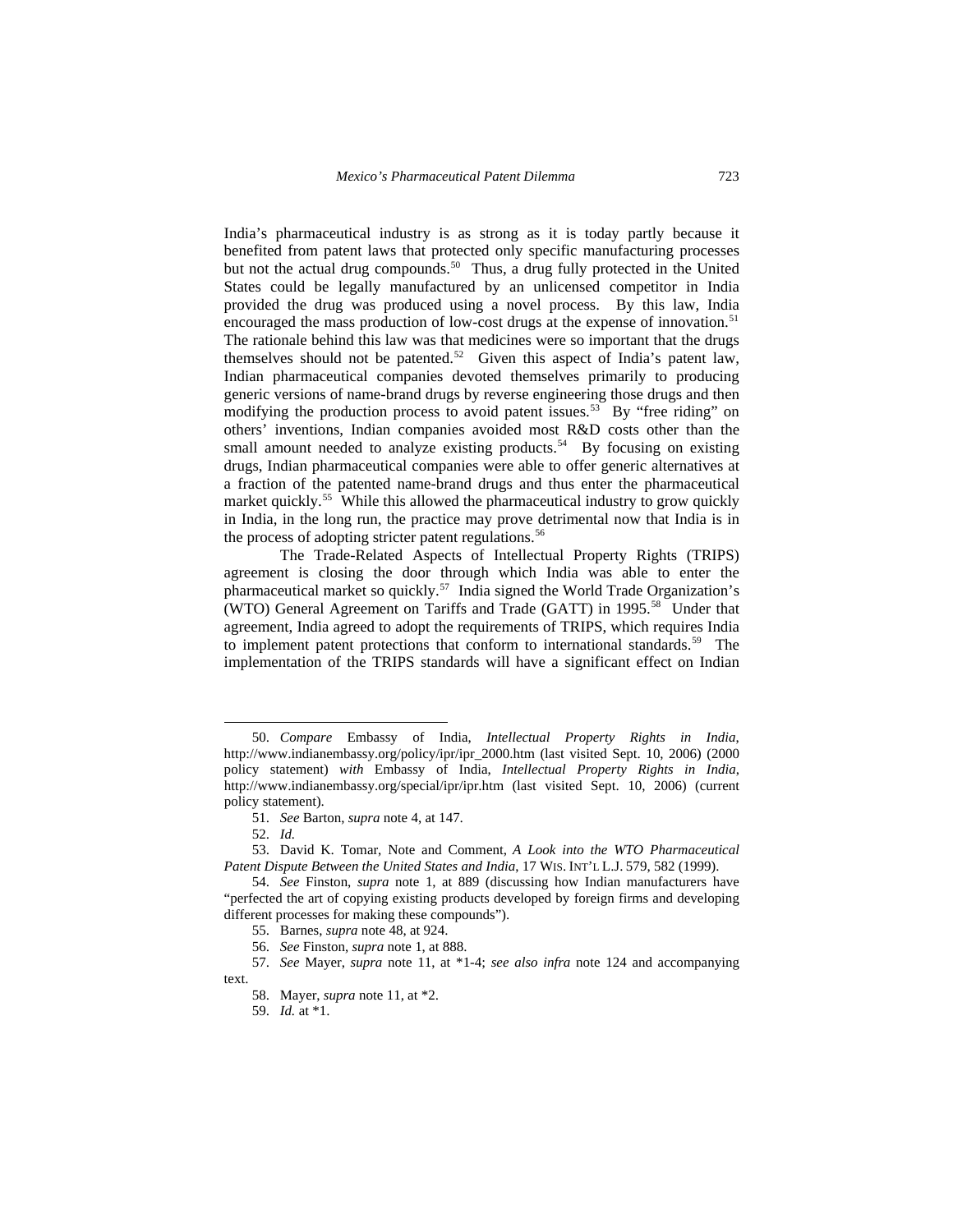pharmaceutical companies.[60](#page-7-0) Some industry experts predict that many Indian companies will fail as a result and those that survive will have to become innovative and develop novel drugs, possibly through partnering with Western companies.<sup>[61](#page-7-1)</sup>

 Indian drug manufacturers benefited from a system that allowed them to manufacture and sell drugs patented elsewhere without the patent-holders' permission. Mexican companies, on the other hand, will face a governmental policy that upholds rather than subverts international standards of patent protection since they must contend with the requirements of both TRIPS and NAFTA. As a result, Mexico will not have the luxury of free riding and instead must be innovative from the very beginning.<sup>[62](#page-7-2)</sup> In the long run, this will make for a stronger pharmaceutical industry at the present cost of strict patent controls and, unfortunately, higher drug costs.

### **III. HISTORICAL ANALYSIS**

## **A. The Development of Patent Law in Mexico**

 The Mexican government's authority to grant intellectual property protection, including patents, is based in the Mexican Constitution.<sup>[63](#page-7-3)</sup> The Mexican Constitution of 1917 grants the government broad authority to regulate the economic development of Mexico.<sup>[64](#page-7-4)</sup> Monopolies are prohibited under the constitution with certain government monopolies excepted.<sup>65</sup> One such monopoly that is reserved to the government is that of providing intellectual property privileges to inventors and authors.<sup>[66](#page-7-6)</sup> Although intellectual property protection in Mexico has legal precedent in previous constitutions,  $67$  certain aspects may in fact have been based on Soviet law.<sup>[68](#page-7-8)</sup> This would be consistent with the strong

<span id="page-7-0"></span><sup>60</sup>*. See id*. at \*2 ("Industry experts say in anticipation of the [TRIPS] agreement, a number of Indian pharmaceutical companies adopted survival tactics.").

<sup>61</sup>*. Id.*

<span id="page-7-2"></span><span id="page-7-1"></span><sup>62.</sup> *See* Edwin S. Flores Troy, *The Development of Modern Frameworks for Patent Protection: Mexico, a Model for Reform*, 6 TEX. INTELL. PROP. L.J. 133, 142 (1998) (citing the Mexican Senate's reasons for expanding the scope of intellectual patent protection, including the belief that doing so would support "a permanent process of improving innovation and technology within productive sectors").

<sup>63.</sup> *See id.* at 137.

<sup>64.</sup> *Id*.

<sup>65.</sup> *Id.*

<sup>66.</sup> *Id.*

<span id="page-7-8"></span><span id="page-7-7"></span><span id="page-7-6"></span><span id="page-7-5"></span><span id="page-7-4"></span><span id="page-7-3"></span><sup>67.</sup> Specifically, they are the Political Constitution of the Spanish Monarchy of 1812 (Article 335) and the Mexican Constitution of 1857. *Id.* 

<sup>68.</sup> Troy, *supra* note 62, at 137-38.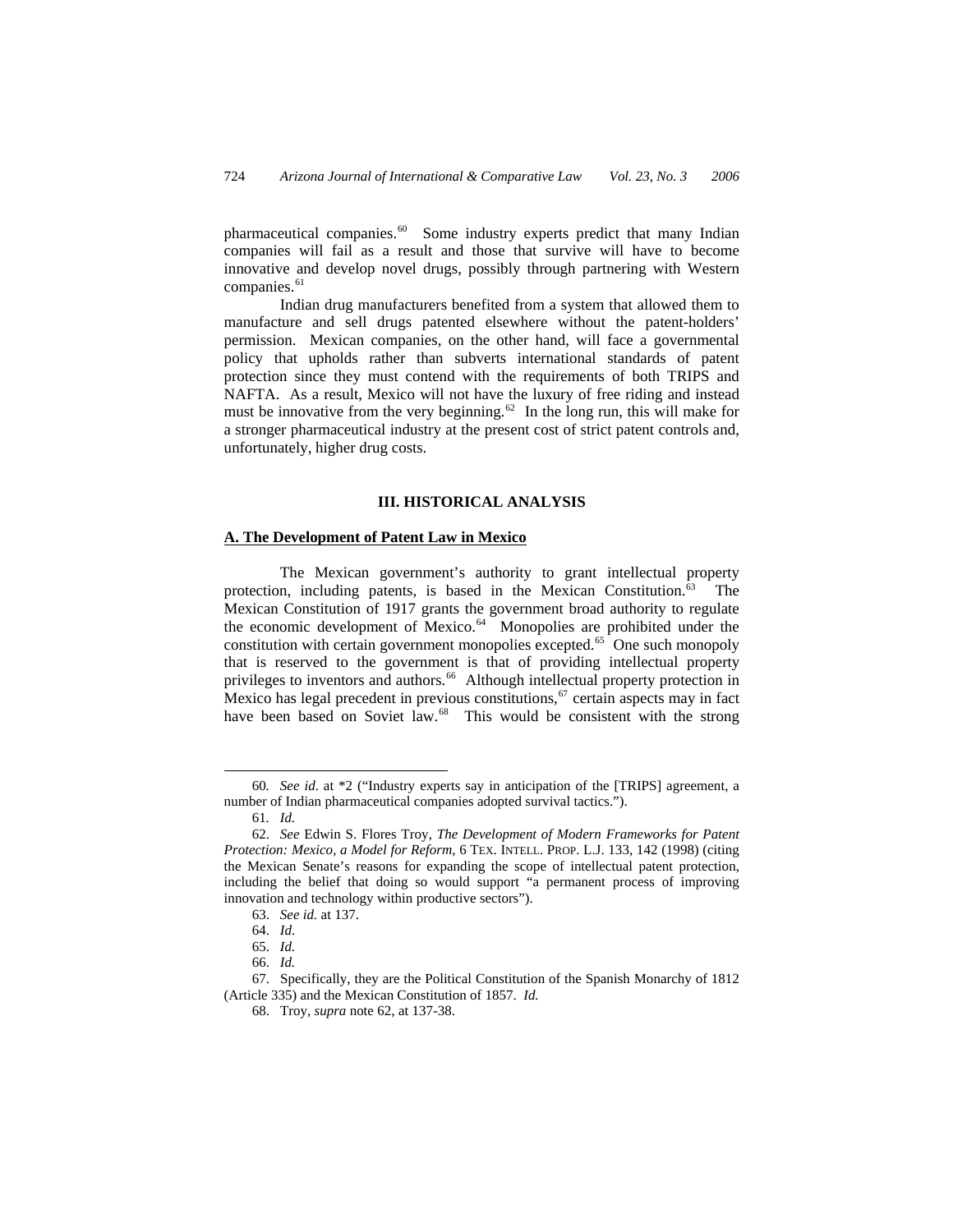governmental role and the relatively weak individual rights delineated in the 1917 Constitution.<sup>[69](#page-8-0)</sup>

 Mexico first instituted a formal patent system in 1976 by enacting the Law on Inventions, promoted by President Luís Echeverria and Secretary of Industry Jose Sainz.<sup>[70](#page-8-1)</sup> The Law on Inventions was not designed to benefit the inventor, as a more traditional patent system would, and it did not offer much protection to the patent-holder.<sup>[71](#page-8-2)</sup> Rather, the purpose of the law was to eliminate the inventor's rights based on the belief that the rights to an invention should belong to the government to use for the collective interest.<sup>[72](#page-8-3)</sup> The law gave the government the right to require an inventor to exploit the invention by producing and selling it within a certain timeframe.<sup>[73](#page-8-4)</sup> If the inventor failed to do so, the government then had the right to exploit the invention itself, by licensing the invention to a competitor of the inventor, for example. This is a form of "compulsory licensing."<sup>[74](#page-8-5)</sup> A patent owner had three years to exploit the patent or else risk compulsory licenses being granted to third parties.[75](#page-8-6)

 The Law on Inventions was heavily influenced by the Calvo Doctrine, which gives a high priority to nationalism in the drafting of laws.<sup>[76](#page-8-7)</sup> Among other things, the Calvo Doctrine, named after Argentine jurist, Carlos Calvo (1824– 1906), "maintains that the grant of intellectual property rights by one nation does not force other nations to grant the same rights."<sup>[77](#page-8-8)</sup> Mexico was among the majority of Latin American nations to implement the Calvo Doctrine into its laws in the nineteenth and twentieth centuries in an effort to create a "new international order" giving those nations' governments stronger rights at the expense of individual citizens and foreigners.<sup>78</sup> Behind this political backdrop, Mexico passed the Law on Inventions. This law provided very little protection to patentholders yet burdened them with duties to exploit their inventions at the risk of losing exclusivity.<sup>[79](#page-8-10)</sup>

 Motivated by a need to modernize its industries, increase employment opportunities, and improve the quality of products and services, Mexico chose to

<sup>69.</sup> *See id.* at 137.

<sup>70.</sup> Flax, *supra* note 44, at 466-67.

<sup>71.</sup> *Id.* 

<sup>72.</sup> *Id.*

<span id="page-8-5"></span><span id="page-8-4"></span><span id="page-8-3"></span><span id="page-8-2"></span><span id="page-8-1"></span><span id="page-8-0"></span><sup>73.</sup> Arlene Nolan Farolan, *Harmonization of the Patent Systems of NAFTA Nations*, CURRENTS: INT'L TRADE L.J., Summer 2001, at 54, 57.

<sup>74.</sup> *Id.*; *see also infra* Part VI.A.

<sup>75.</sup> Farolan, *supra* note 73, at 57.

<sup>76.</sup> *Id.*

<span id="page-8-10"></span><span id="page-8-9"></span><span id="page-8-8"></span><span id="page-8-7"></span><span id="page-8-6"></span><sup>77.</sup> Edgardo Buscaglia & Clarisa Long, *U.S. Foreign Policy and Intellectual Property Rights in Latin America*, HOOVER INSTITUTION, Apr. 1997, http:// www.hoover.org/publications/epp/2846756.html?show=essay.

<sup>78.</sup> Flax, *supra* note 44, at 466-67.

<sup>79.</sup> Farolan, *supra* note 73, at 57.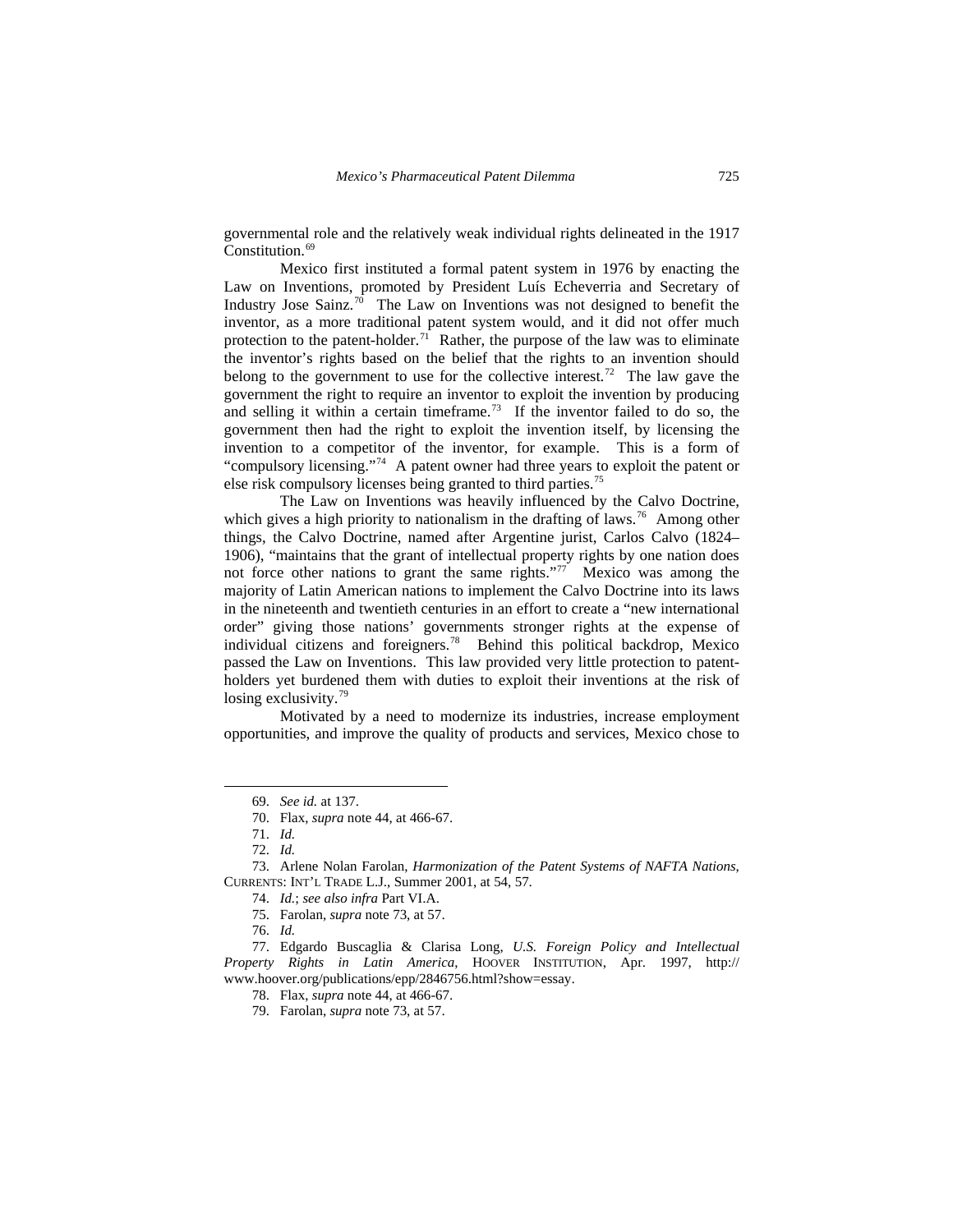change the structure of its intellectual property laws. $80$  In 1987, Mexico began to align its patent system with the international community by amending the Law on Inventions to conform with some of the standards of the International Convention for the Protection of Industrial Property (generally referred to as the "Paris Convention").<sup>[81](#page-9-1)</sup> Among the effects of the Calvo Doctrine on the Law on Inventions was the reduction of the term of patent protection from fifteen years to ten.<sup>[82](#page-9-2)</sup> This change greatly diminished the value of patents.<sup>[83](#page-9-3)</sup> The amendment to the Law on Inventions in 1987 increased the term of patent protection from ten to fourteen years.<sup>[84](#page-9-4)</sup>

 In 1991, the Salinas administration continued the reformation of the Mexican patent system by pushing forward the Industrial Property Law (IPL).<sup>[85](#page-9-5)</sup> In order to pass the IPL, Salinas had to contend with the entrenched nationalism of the legislative branch. $86$  To sell the proposed law to the legislature, the executive promoted it as a means to improve the quality of goods and services for the benefit of consumers. $87$  In addition, it was touted as serving the social goals of recovery of job growth and the entry of Mexico into the world economy.<sup>[88](#page-9-8)</sup> In 1991, the IPL was formally enacted, making Mexican patent law conform more closely to U.S. patent law. $89$  Under this law, patent terms were extended to twenty years from the fourteen mandated by the 1987 amendments, with a three-year extension available for pharmaceutical patents.<sup>[90](#page-9-10)</sup> Current U.S. law likewise grants a patent term of twenty years.<sup>[91](#page-9-11)</sup> In 1991, the U.S. patent term was only seventeen years but was measured from the date of issuance, not filing. $92$  In 1994, the GATT was signed, resulting in the change to a twenty-year term measured from the filing date, in line with other industrialized nations.<sup>[93](#page-9-13)</sup> There is also a provision in U.S. law for term extensions to pharmaceutical patents in the event of delay of FDA approval.<sup>[94](#page-9-14)</sup>

 In 1993, Mexico created the "Instituto Mexicano de la Propiedad Industrial" (IMPI).<sup>[95](#page-9-15)</sup> The IMPI's stated purpose is to stimulate creativity to the

<span id="page-9-2"></span><span id="page-9-1"></span><span id="page-9-0"></span>-

84. *Id.*

<span id="page-9-12"></span><span id="page-9-11"></span><span id="page-9-10"></span><span id="page-9-9"></span><span id="page-9-8"></span><span id="page-9-7"></span><span id="page-9-6"></span><span id="page-9-5"></span><span id="page-9-4"></span><span id="page-9-3"></span>86. *See id.* at 139 (arguing that to pass legislation, the executive had to appeal to "a paternalistic attitude toward the public and demagogic nationalism").

87. *Id.*

- 90. *Id.* at 479.
- 91. 35 U.S.C. § 154 (2002).
- 92. *See* MERGES & DUFFY, *supra* note 20, at 59.
- <span id="page-9-13"></span>93. *See id.*
- <span id="page-9-14"></span>94. 35 U.S.C. § 156 (2002).
- <span id="page-9-15"></span>95. Farolan, *supra* note 73, at 57.

<sup>80.</sup> *Id.*

<sup>81.</sup> *Id*.

<sup>82.</sup> *Id.* 

<sup>83</sup>*. Id.*

<sup>85.</sup> Troy, *supra* note 62, at 138.

<sup>88.</sup> *Id.* at 139-40.

<sup>89.</sup> Flax, *supra* note 44, at 478.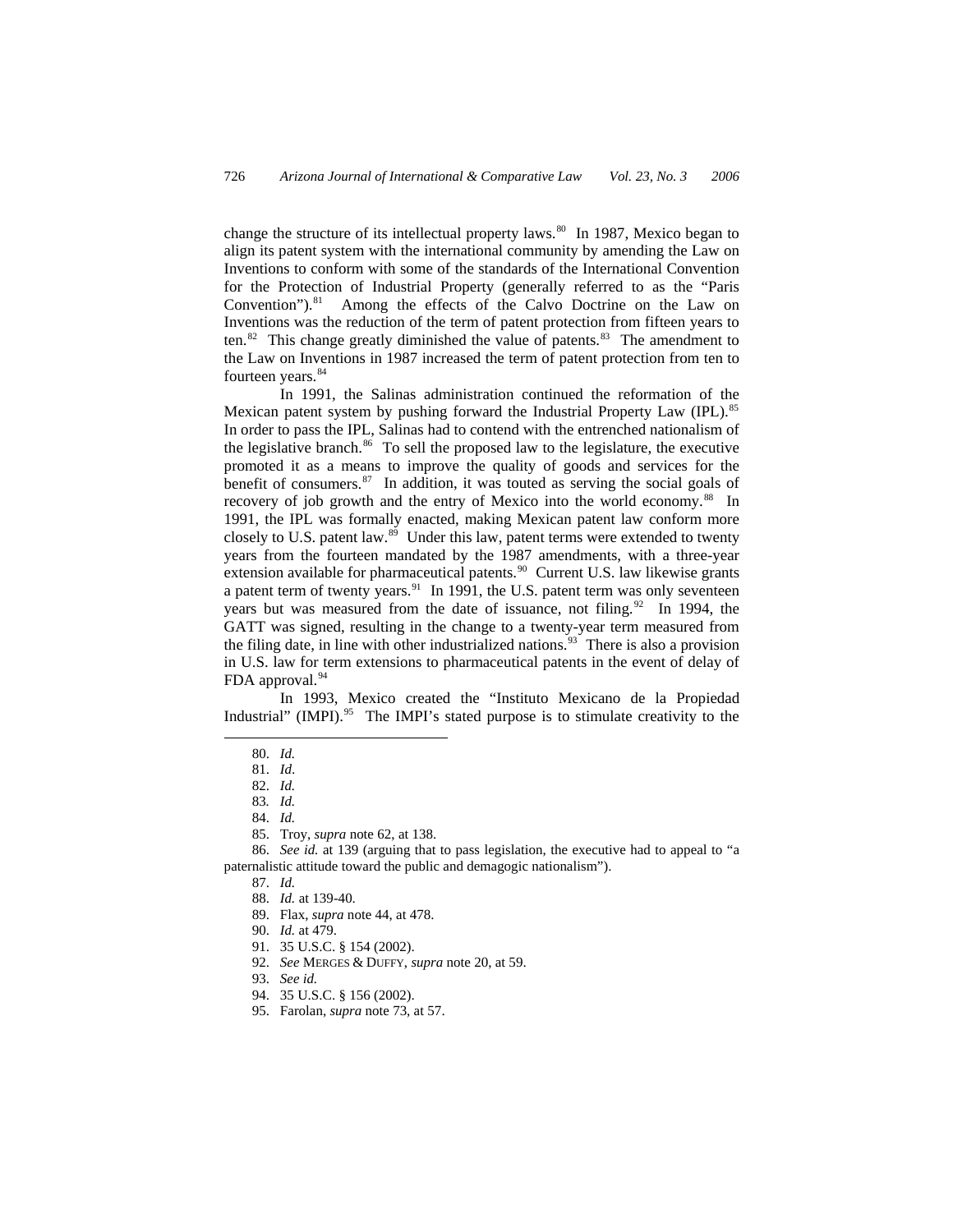benefit of society and to foster and protect intellectual property rights.<sup>[96](#page-10-0)</sup> Unlike its counterpart in the United States, the U.S. Patent and Trademark Office (USPTO), the IMPI has a role in actively developing technology and enforcing patents.<sup>[97](#page-10-1)</sup> The IMPI has considerably more power than the USPTO.<sup>[98](#page-10-2)</sup> The IMPI may conduct investigations, hold hearings, impose administrative sanctions on patent infringers, and even investigate possible criminal violations.<sup>[99](#page-10-3)</sup> In addition, the IMPI has the responsibility to provide information on intellectual property to the public, including counseling those involved in technological research about their rights.[100](#page-10-4) In contrast, the USPTO primarily functions to examine and issue patents.<sup>[101](#page-10-5)</sup>

 The enactment of NAFTA in 1994 by the United States, Canada, and Mexico had profound effects on Mexico's patent system.<sup>[102](#page-10-6)</sup> NAFTA requires that each member nation provide "effective, fair and equitable enforcement of intellectual property rights under its own laws."[103](#page-10-7) NAFTA encourages the harmonization of the patent laws of the three countries and the accordance of respect to international standards.[104](#page-10-8) By 1994, when NAFTA went into effect, the Mexican government had changed its philosophy regarding intellectual property rights, transferring more rights to the inventor and away from the government, as evidenced by the extensive overhaul of the patent system described above.<sup>[105](#page-10-9)</sup> One crucial change that came directly as a result of the NAFTA requirements was the recognition of intellectual property protection for pharmaceutical products and general medicines, which had not received protection under the 1976 law or the 1987 amendments.<sup>[106](#page-10-10)</sup>

#### **B. The Development of Patent Law in India**

 When India became an independent nation in 1947, following over one hundred years of British rule, $107$  its patent system was still governed by the Indian

<span id="page-10-5"></span><span id="page-10-4"></span><span id="page-10-3"></span><span id="page-10-2"></span><span id="page-10-1"></span><span id="page-10-0"></span><sup>96.</sup> *See* Instituto Mexicano de la Propiedad Industrial, *¿Qué es el IMPI?*, *available at* http://www.impi.gob.mx/impi/jsp/indice\_all.jsp?OpenFile=docs/bienvenida/main\_quees\_ impi.html (last visited Sept. 10, 2006).

<sup>97.</sup> Farolan, *supra* note 73, at 58.

<sup>98.</sup> *Id.*

<sup>99.</sup> *Id.* 

<sup>100.</sup> *Id.* 

<sup>101.</sup> *Id.* 

<span id="page-10-6"></span><sup>102.</sup> *Id*. at 59.

<span id="page-10-7"></span><sup>103.</sup> Farolan, *supra* note 73, at 59.

<span id="page-10-8"></span><sup>104.</sup> *Id.*

<span id="page-10-10"></span><span id="page-10-9"></span><sup>105.</sup> *See id.* at 57.

<sup>106.</sup> Troy, *supra* note 62, at 140.

<span id="page-10-11"></span><sup>107.</sup> Tomar,*supra* note 53, at 580.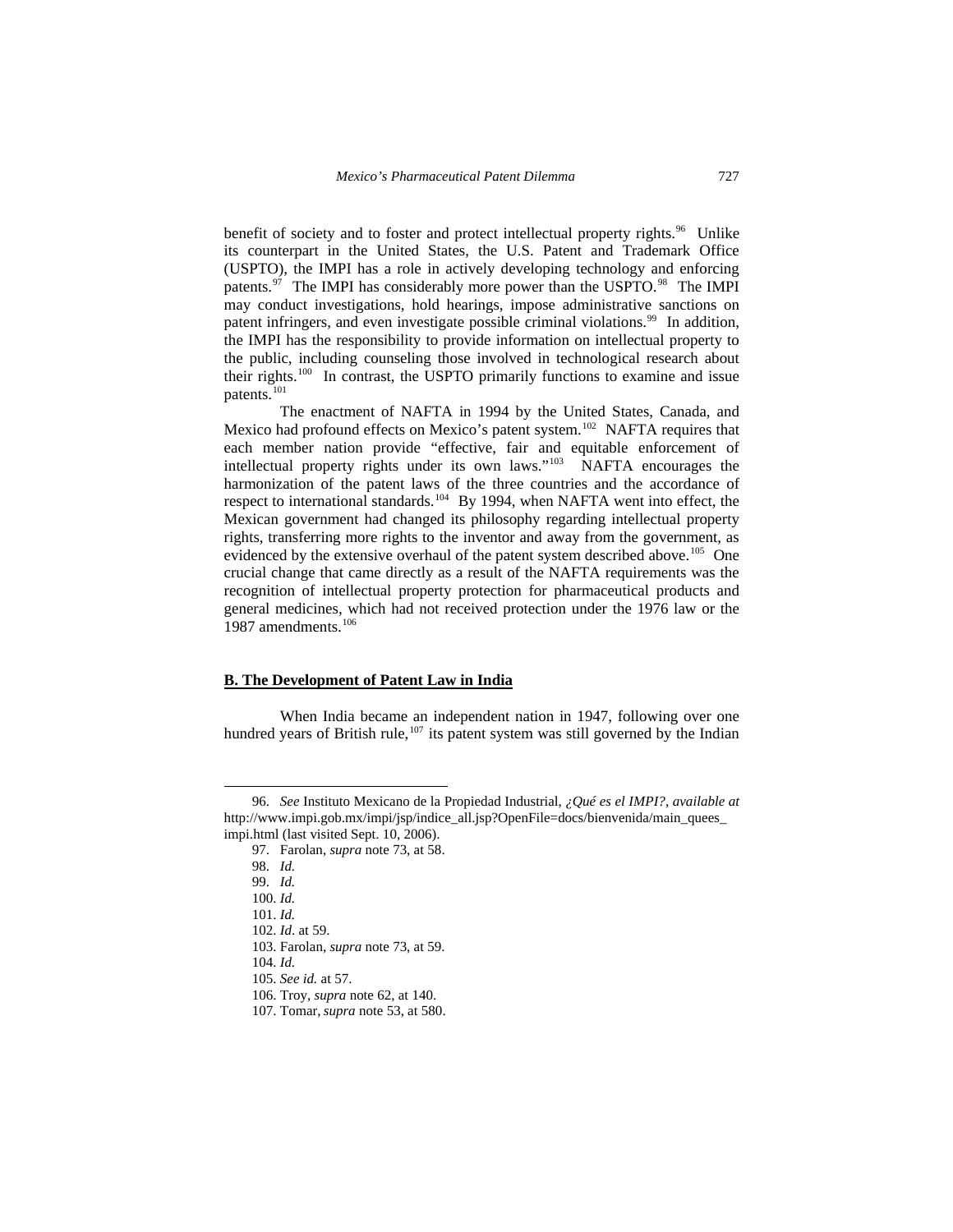Patents and Design Act of 1911, originally instituted by the British.<sup>[108](#page-11-0)</sup> Jawaharlal Nehru, India's first Prime Minister, was concerned about the influence and control that he feared foreign companies would exert over the Indian economy.<sup>[109](#page-11-1)</sup> Two government committee reports validated Nehru's concern.[110](#page-11-2) The 1948 Tek Chand Committee and the 1957 Ayyangar Committee both concluded that foreign interests were exploiting Indian patent protection to monopolize various markets, including the pharmaceutical market.<sup>[111](#page-11-3)</sup> At the time of the reports in the  $1940s$ and 1950s, India was dependent on foreign sources for drugs, both the bulk chemicals and the completed medicines.<sup>[112](#page-11-4)</sup> The great majority, some 90%, of the Indian pharmaceutical market was controlled by foreign companies.<sup>[113](#page-11-5)</sup> Indian drug prices at that time were among the highest in the world.<sup>[114](#page-11-6)</sup> Initially, India sought to solve this problem by instituting high tariffs and price controls on pharmaceuticals.[115](#page-11-7) It would be a number of years, however, before the patent laws were changed.<sup>[116](#page-11-8)</sup>

The change finally came with the passage of the Patents Act of  $1970$ .<sup>[117](#page-11-9)</sup> Like the 1976 Mexican Law on Inventions, the Indian Patents Act of 1970 was strongly nationalistic and protectionist, making it difficult for foreign patent holders to enjoy protection of their inventions in India, particularly in the pharmaceutical field. Under the Act, the specific chemical formulations of medicines and drugs could not be patented.<sup>[118](#page-11-10)</sup> Only their manufacturing processes were protected.<sup>[119](#page-11-11)</sup> Furthermore, foreign patents were granted no recognition or respect.[120](#page-11-12) One commentator has stated that this resulted in India creating "perverse incentives for local Indian manufacturers to reinvent the wheel rather than to innovate."[121](#page-11-13) Despite the lack of incentive for innovation, the Patents Act of 1970 achieved its intended effects of stimulating the Indian pharmaceutical

 $\overline{a}$ 

116. Barnes, *supra* note 48, at 920.

<sup>108.</sup> Barnes, *supra* note 48, at 920.

<span id="page-11-4"></span><span id="page-11-3"></span><span id="page-11-2"></span><span id="page-11-1"></span><span id="page-11-0"></span><sup>109.</sup> *Id.*; *see also* Tomar, *supra* note 53, at 582 (discussing how Nehru "attacked the de-industrialization of India by the British Raj" and how India at the time feared continuing foreign control of its industries and resources).

<sup>110.</sup> Barnes, *supra* note 48, at 920.

<sup>111.</sup> *Id.* 

<sup>112.</sup> *Id.* 

<sup>113.</sup> Tomar,*supra* note 53, at 582.

<sup>114.</sup> *Id.*

<sup>115.</sup> *Id.*

<span id="page-11-13"></span><span id="page-11-12"></span><span id="page-11-11"></span><span id="page-11-10"></span><span id="page-11-9"></span><span id="page-11-8"></span><span id="page-11-7"></span><span id="page-11-6"></span><span id="page-11-5"></span><sup>117.</sup> The Patents Act, No. 39 of 1970; India Code (1970), *available at*  http://indiacode.nic.in/fullact1.asp?tfnm=197039; *see also* Barnes, *supra* note 48, at 920 (noting the irony of the fact that the 1970 Act is actually a weaker version of the English Patent Act of 1949).

<sup>118.</sup> Barnes, *supra* note 48, at 921.

<sup>119.</sup> *Id.* 

<sup>120.</sup> *See* Tomar, *supra* note 53, at 582.

<sup>121.</sup> Finston, *supra* note 1, at 889.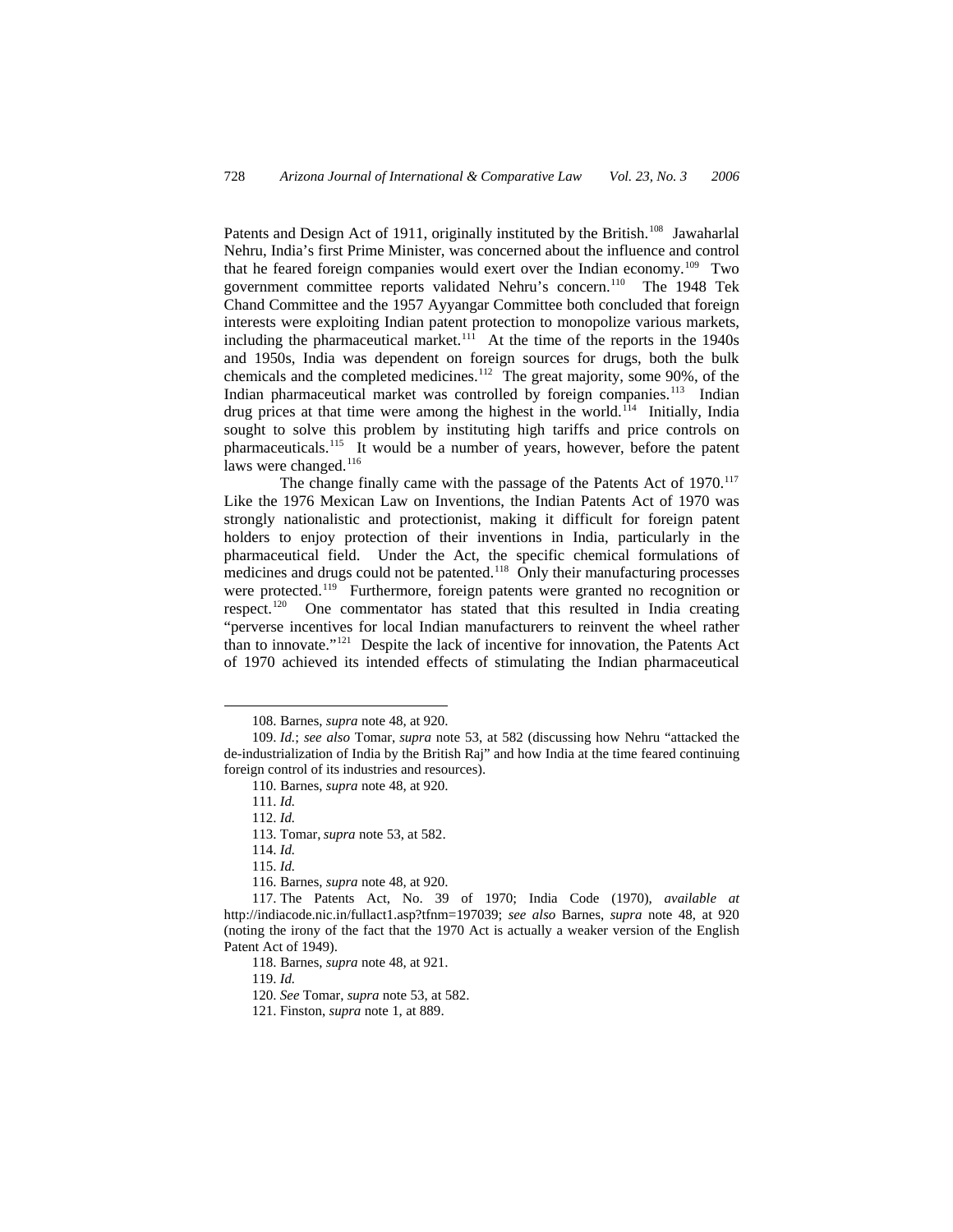industry, capturing control of the market for domestic companies, and lowering drug prices in India.<sup>[122](#page-12-0)</sup>

 In 1995, India signed the GATT/WTO agreement giving India a decade in which to adopt TRIPS-mandated patent protections.<sup>[123](#page-12-1)</sup> The purpose of the TRIPS agreement is to promote technological innovation and to disseminate technology "to the mutual advantage of producers and users of technological knowledge and in a manner conducive to social and economic welfare, and to a balance of rights and obligations."<sup>[124](#page-12-2)</sup> Patents are discussed in section 5, articles 27-34, of the TRIPS agreement.<sup>[125](#page-12-3)</sup> Article 27 defines as patentable subject matter, "any inventions, whether products or processes, in all fields of technology, provided that they are new, involve an inventive step and are capable of industrial application."<sup>[126](#page-12-4)</sup> The agreement lists particular exceptions to patentability.<sup>[127](#page-12-5)</sup> Pharmaceuticals as a class does not fall within these exceptions and is therefore presumptively patentable.<sup>[128](#page-12-6)</sup> Thus, under TRIPS, India must end the practice of reverse-engineering pharmaceuticals[.129](#page-12-7) Also, prior to 1999, Indian law provided for relatively short patent terms for pharmaceutical processes.<sup>[130](#page-12-8)</sup> The term was only five to seven years<sup>131</sup> versus the twenty-year term mandated by TRIPS.<sup>[132](#page-12-10)</sup> Finally, Indian patent law at the time placed the burden of proof on the plaintiff in infringement cases.<sup>[133](#page-12-11)</sup> Under TRIPS, the defendant must prove noninfringement in cases where a patented product is produced by a new method or where a new product is made using a patented process.<sup>[134](#page-12-12)</sup>

 In 1999, India took a step towards TRIPS compliance by adopting the Patents (Amendment) Act of 1999, which brought the nation into compliance with recommendations made by the WTO Dispute Settlement Body.[135](#page-12-13) Among the significant provisions of this Act are ones allowing for the recognition of foreign patents for pharmaceuticals.<sup>[136](#page-12-14)</sup> In January 2005, the deadline for full TRIPS compliance was reached and India's drug companies became subject to the patent

<span id="page-12-0"></span> $\overline{a}$ 

<span id="page-12-10"></span>132. TRIPS Agreement, *supra* note 124, art. 33.

<sup>122.</sup> Tomar, *supra* note 53, at 582-83.

<sup>123.</sup> Mayer, *supra* note 11, at \*2.

<span id="page-12-7"></span><span id="page-12-6"></span><span id="page-12-5"></span><span id="page-12-4"></span><span id="page-12-3"></span><span id="page-12-2"></span><span id="page-12-1"></span><sup>124.</sup> Agreement on Trade-Related Aspects of Intellectual Property Rights art. 7, Apr. 15, 1994, Marrakesh Agreement Establishing the World Trade Organization, Annex 1C, 1869 U.N.T.S. 299, 33 I.L.M. (1994) [hereinafter TRIPS Agreement].

<sup>125.</sup> *See id.* arts. 27-34.

<sup>126.</sup> *Id.* art. 27(1).

<sup>127.</sup> *Id.* arts. 27(2)-(3).

<sup>128.</sup> *See id.*

<sup>129.</sup> Mayer, *supra* note 11, at \*1.

<span id="page-12-9"></span><span id="page-12-8"></span><sup>130.</sup> Barnes, *supra* note 48, at 921.

<sup>131.</sup> Tomar, *supra* note 53, at 592.

<sup>133.</sup> Tomar, *supra* note 53, at 593.

<span id="page-12-13"></span><span id="page-12-12"></span><span id="page-12-11"></span><sup>134.</sup> *See* TRIPS Agreement, *supra* note 124, art. 34.

<sup>135.</sup> Tomar, *supra* note 53, at 590.

<span id="page-12-14"></span><sup>136.</sup> *See id.*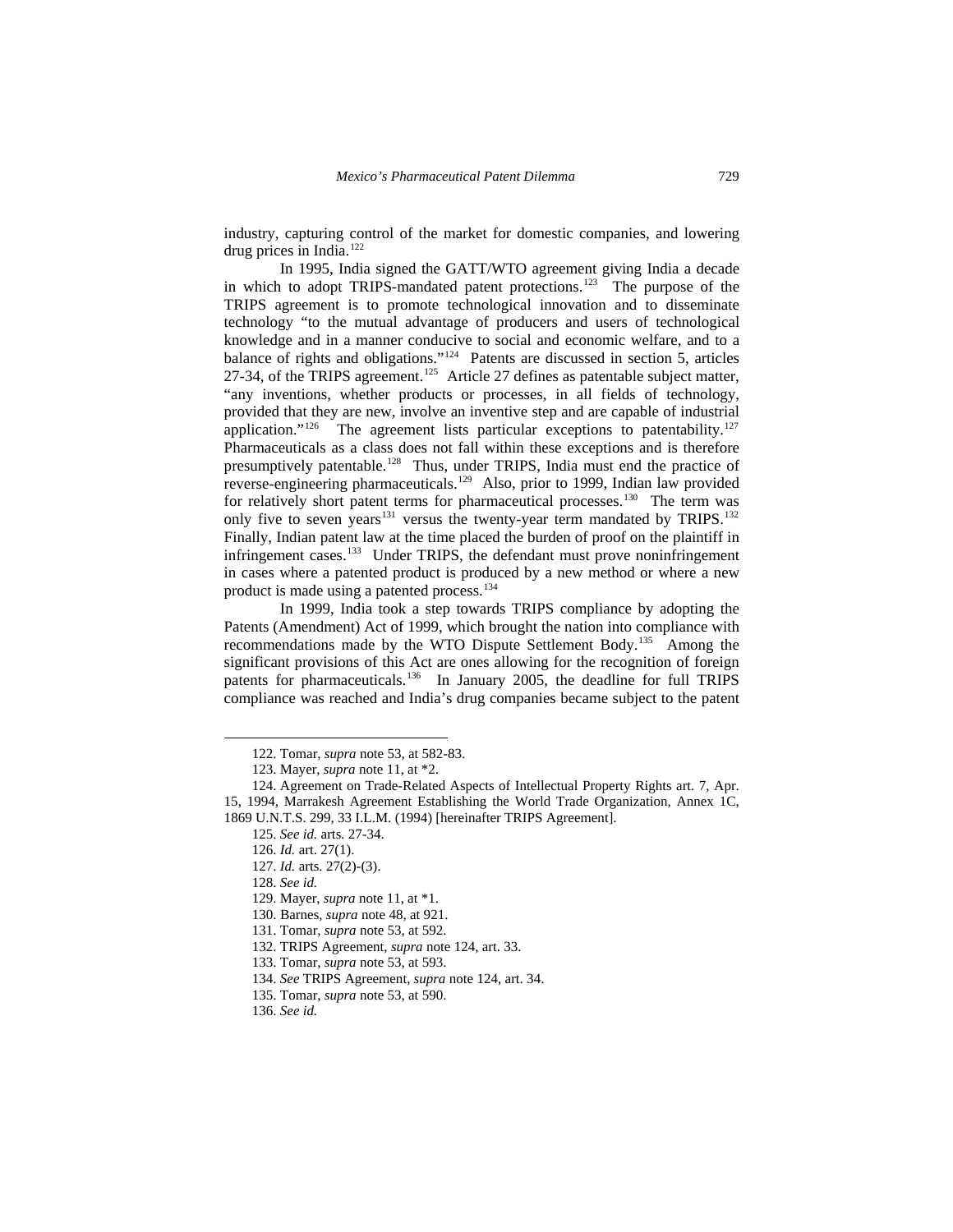protection laws mandated by the TRIPS agreement.<sup>[137](#page-13-0)</sup> India amended its patent laws by presidential decree in January 2005.<sup>[138](#page-13-1)</sup> The Patents (Amendment) Act of 2005 was published in the Official Gazette on April 4, 2005, but the majority of provisions of the Act were deemed to have come into effect as of January 1, 2005, the date of the presidential decree as well as the TRIPS deadline.<sup>[139](#page-13-2)</sup> The 2005 amendments allow for the full recognition of foreign patents and for the patenting of drugs and chemicals, not just the processes used in making them.[140](#page-13-3)

 To prevent a sudden increase in prices as a result of the changes to the patent regime, India's new patent structure contains certain prophylactic measures.<sup>[141](#page-13-4)</sup> For example, the government can issue compulsory licenses or revoke patents for the public interest.<sup>142</sup> The 2005 amendments do not apply to drugs patented in India before  $1995$ .<sup>[143](#page-13-6)</sup> These changes are expected to have significant effects on the pharmaceutical industry in India, including greater investment in R&D and greater outsourcing by foreign drug companies.<sup>[144](#page-13-7)</sup> The large manufacturers of generic pharmaceuticals in India will certainly be affected as well and may continue to challenge patents in other countries by continuing to produce generic versions of drugs.<sup>[145](#page-13-8)</sup> These companies may also, or alternatively, try to contract as suppliers of drug ingredients to foreign firms.<sup>[146](#page-13-9)</sup>

## **IV. THE PHARMACEUTICAL INDUSTRY**

 The business of developing and manufacturing pharmaceuticals is very risky in terms of the success rate of finding new drugs.<sup>[147](#page-13-10)</sup> Every new drug that arrives on the market represents a company's enormous investment of time and resources in discovering and testing compounds.<sup>[148](#page-13-11)</sup> Because so many compounds turn out to be dead ends, pharmaceutical companies rely on the few successful drugs to fund continued  $R&D.<sup>149</sup>$  $R&D.<sup>149</sup>$  $R&D.<sup>149</sup>$  It has been shown that more than 55% of

143. Agovino, *supra* note 138, at 7.

 $\overline{a}$ 

147. *See* Singham, *supra* note 8, at 373-74.

<sup>137.</sup> Mayer, *supra* note 11, at \*2.

<span id="page-13-1"></span><span id="page-13-0"></span><sup>138.</sup> Eric Agovino, *India Amends Law to Allow Drug Patents*, INTELL. PROP. STRATEGIST, Feb. 2, 2005, at 7.

<span id="page-13-3"></span><span id="page-13-2"></span><sup>139.</sup> *See* The Patents (Amendment) Act, No. 15 of 2005; India Code (2005), *available at* http://indiacode.nic.in/fullact1.asp?tfnm=200515.

<sup>140.</sup> *Id.*; *see also* Agovino, *supra* note 138, at 7.

<sup>141.</sup> Agovino, *supra* note 138, at 7.

<span id="page-13-11"></span><span id="page-13-10"></span><span id="page-13-9"></span><span id="page-13-8"></span><span id="page-13-7"></span><span id="page-13-6"></span><span id="page-13-5"></span><span id="page-13-4"></span><sup>142.</sup> *Id.*; *see also* The Patents (Amendment) Act, No. 15 of 2005; India Code (2005), *available at* http://indiacode.nic.in/fullact1.asp?tfnm=200515.

<sup>144.</sup> *Id.* 

<sup>145.</sup> *Id.*

<sup>146.</sup> *Id.*

<sup>148.</sup> *See id.* at 373.

<span id="page-13-12"></span><sup>149.</sup> *See id.* at 373-74.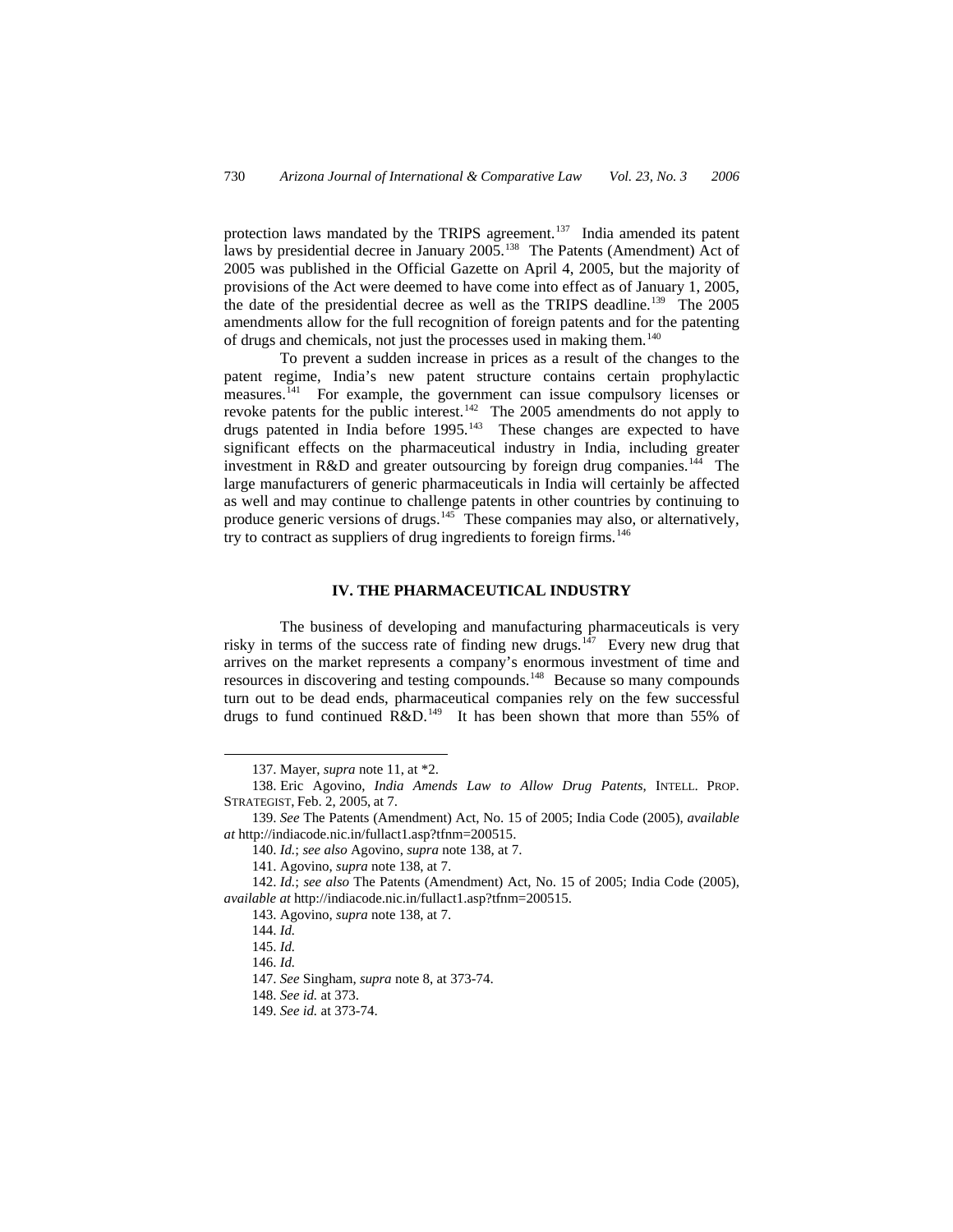industry profits may come from as few as 10% of marketed drugs.<sup>[150](#page-14-0)</sup> For this reason, a lack of patent protection is more damaging to the pharmaceutical industry than to most other industries.<sup>[151](#page-14-1)</sup> The medicines that are currently available came about because the pharmaceutical companies that developed them were able to rely on the patent systems in the developed world.<sup>[152](#page-14-2)</sup> What this means for developing countries is that a failure by them to provide adequate patent protection will result in diminished research into necessary drugs.<sup>[153](#page-14-3)</sup>

 For pharmaceutical companies, more than other types of companies, patent protection is vital to their willingness to pursue R&D in a given country.[154](#page-14-4) A weak patent system hurts local research and reduces the technological growth of a country.<sup>[155](#page-14-5)</sup> Innovative firms will not risk doing research in a country where copycat companies can easily steal the fruits of their endeavors.<sup>[156](#page-14-6)</sup> Native inventors will leave the country to pursue their research in nations that offer them greater protection, a phenomenon commonly referred to as "brain drain."<sup>[157](#page-14-7)</sup> Furthermore, foreign firms will not be willing to share their technology with companies in a country with weak patent laws.<sup>[158](#page-14-8)</sup>

 $R&D$  is a vital part of the world economy.<sup>[159](#page-14-9)</sup> In the international arena, a pharmaceutical company's most valuable asset is its patent portfolio.<sup>[160](#page-14-10)</sup> Companies build portfolios of closely related patents by employing inventors and having the patent rights to new inventions assigned by the inventors to the corporation.[161](#page-14-11) Companies in developed nations spend a great deal on R&D to assemble competitive patent portfolios.<sup>162</sup> In order to compete effectively in the world market, pharmaceutical companies in developing nations, such as Mexico and India, need to invest in R&D and build their own patent portfolios or else they risk competing essentially empty-handed against Western firms that have had years to develop their own portfolios.<sup>163</sup>

<span id="page-14-0"></span> To evaluate the current condition of the pharmaceutical industries in Mexico and India, especially in regard to the effects of globalization, it is important to consider how they are structured and the policies behind those structures.

<sup>150.</sup> *See id.* at 373.

<span id="page-14-2"></span><span id="page-14-1"></span><sup>151.</sup> *Id.*

<sup>152.</sup> *See id.* at 374.

<span id="page-14-4"></span><span id="page-14-3"></span><sup>153.</sup> Singham, *supra* note 8, at 374.

<sup>154.</sup> *See id.* at 373-74.

<span id="page-14-5"></span><sup>155.</sup> *See id.* at 378.

<sup>156.</sup> *See id.* at 374.

<span id="page-14-7"></span><span id="page-14-6"></span><sup>157.</sup> *Id.* at 378.

<span id="page-14-8"></span><sup>158.</sup> *Id.* at 379.

<sup>159.</sup> *See* Singham, *supra* note 8, at 372.

<span id="page-14-11"></span><span id="page-14-10"></span><span id="page-14-9"></span><sup>160.</sup> *See* Finston, *supra* note 1, at 895.

<sup>161.</sup> *See* MERGES & DUFFY, *supra* note 20, at 1255.

<span id="page-14-13"></span><span id="page-14-12"></span><sup>162.</sup> *See* Singham, *supra* note 8, at 372.

<sup>163.</sup> *See* Mayer, *supra* note 11, at \*2-3.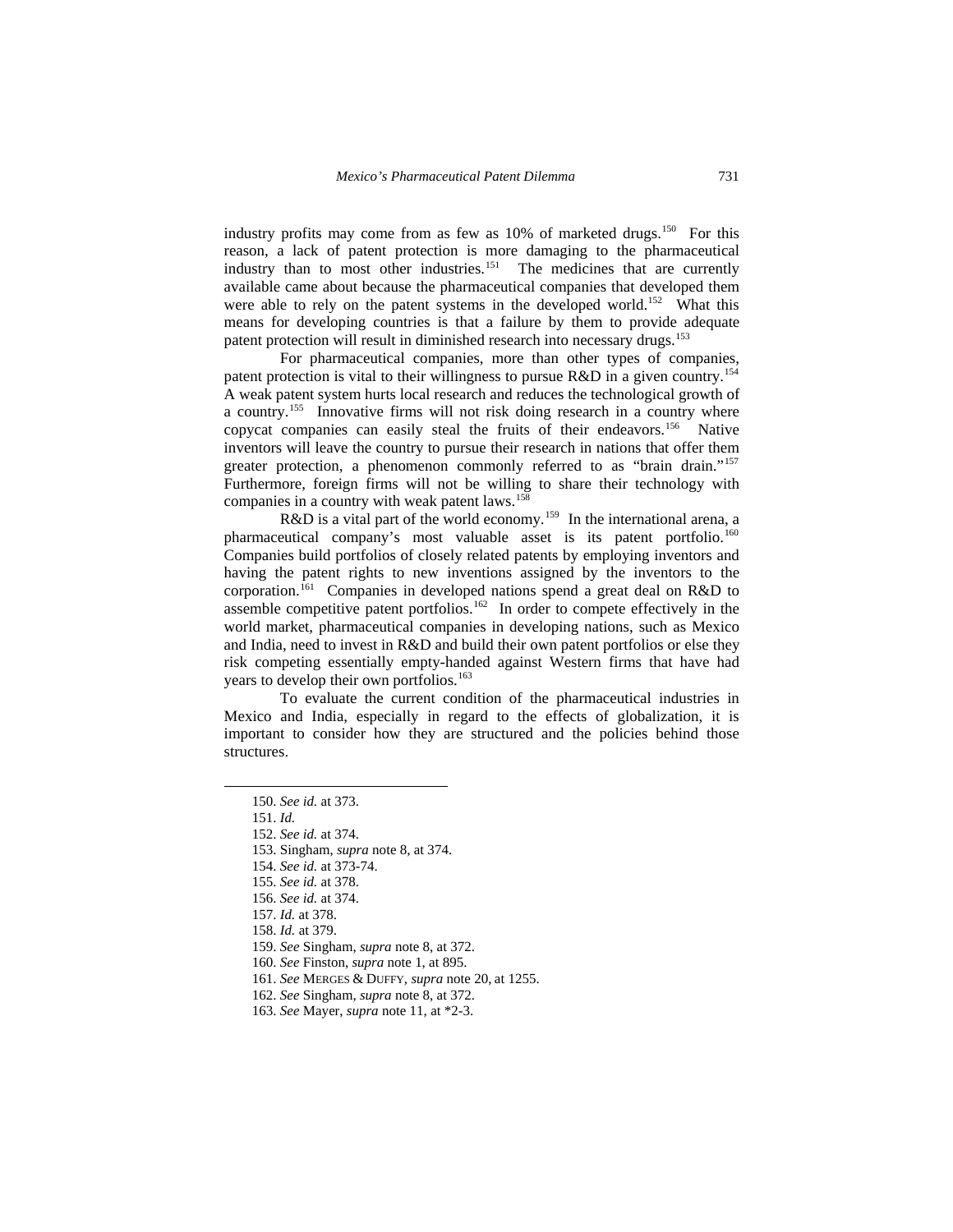## **A. Mexico's Opportunity**

#### 1. Mexico's Pharmaceutical Industry

 The Mexican pharmaceutical industry is among the most developed in Latin America.<sup>[164](#page-15-0)</sup> In 2002, there were approximately 390 companies, both domestic and multinational, manufacturing pharmaceutical products in Mexico.<sup>[165](#page-15-1)</sup> As in India, indigenous Mexican firms have traditionally manufactured generic drugs, including those for which the patents have expired.<sup>[166](#page-15-2)</sup> Novel drugs are also produced in Mexico but generally by foreign firms using imported technology.<sup>[167](#page-15-3)</sup> This beneficial flow of technology into the country is actually attributable to specific health regulations; Mexican health regulations are nearly as stringent as those in the United States and include measures to ensure the safety of pharmaceuticals.[168](#page-15-4) One such measure provides that in order to register a drug for sale in Mexico, the drug must be locally inspected and the producing company must have a sanitary license issued by the responsible local health agency.[169](#page-15-5) For this reason, many multinational pharmaceutical companies maintain subsidiaries in Mexico to facilitate the process of inspection in order to obtain the sanitary license needed for the registration of pharmaceutical products for import into Mexico.<sup>[170](#page-15-6)</sup> As a result of such health regulations and, particularly, their effect of bringing foreign technology into Mexico, the majority of pharmaceutical manufacturers in Mexico are considered to be world-class in terms of their ability to produce quality pharmaceuticals.<sup>[171](#page-15-7)</sup>

 The presence of world-class pharmaceutical manufacturers in Mexico combined with strict health regulations gives Mexico an advantage that was missing from India in 1970 when India began to build up its own pharmaceutical industry.[172](#page-15-8) If Mexico can encourage greater commitment to R&D by local

 $\overline{a}$ 

171. *See id.* at 2.

<span id="page-15-5"></span><span id="page-15-4"></span><span id="page-15-3"></span><span id="page-15-2"></span><span id="page-15-1"></span><span id="page-15-0"></span><sup>164.</sup> JESUS S. GONZALEZ, U.S. DEP'T OF COMMERCE, INDUSTRY SECTOR ANALYSIS: DRUGS AND PHARMACEUTICALS, MEXICO 2 (2002), http://www.ita.doc.gov/td/health/ phRMA/Mexico%20Pharms%20ISA.pdf.

<sup>165.</sup> *Id.* at 1.

<sup>166.</sup> *Id.* at 2.

<sup>167.</sup> *Id.* 

<sup>168.</sup> *Id.* at 6.

<sup>169.</sup> *See id.*

<span id="page-15-7"></span><span id="page-15-6"></span><sup>170.</sup> GONZALEZ, *supra* note 164, at 6.

<span id="page-15-8"></span><sup>172.</sup> *See* Tomar, *supra* note 53, at 583-84.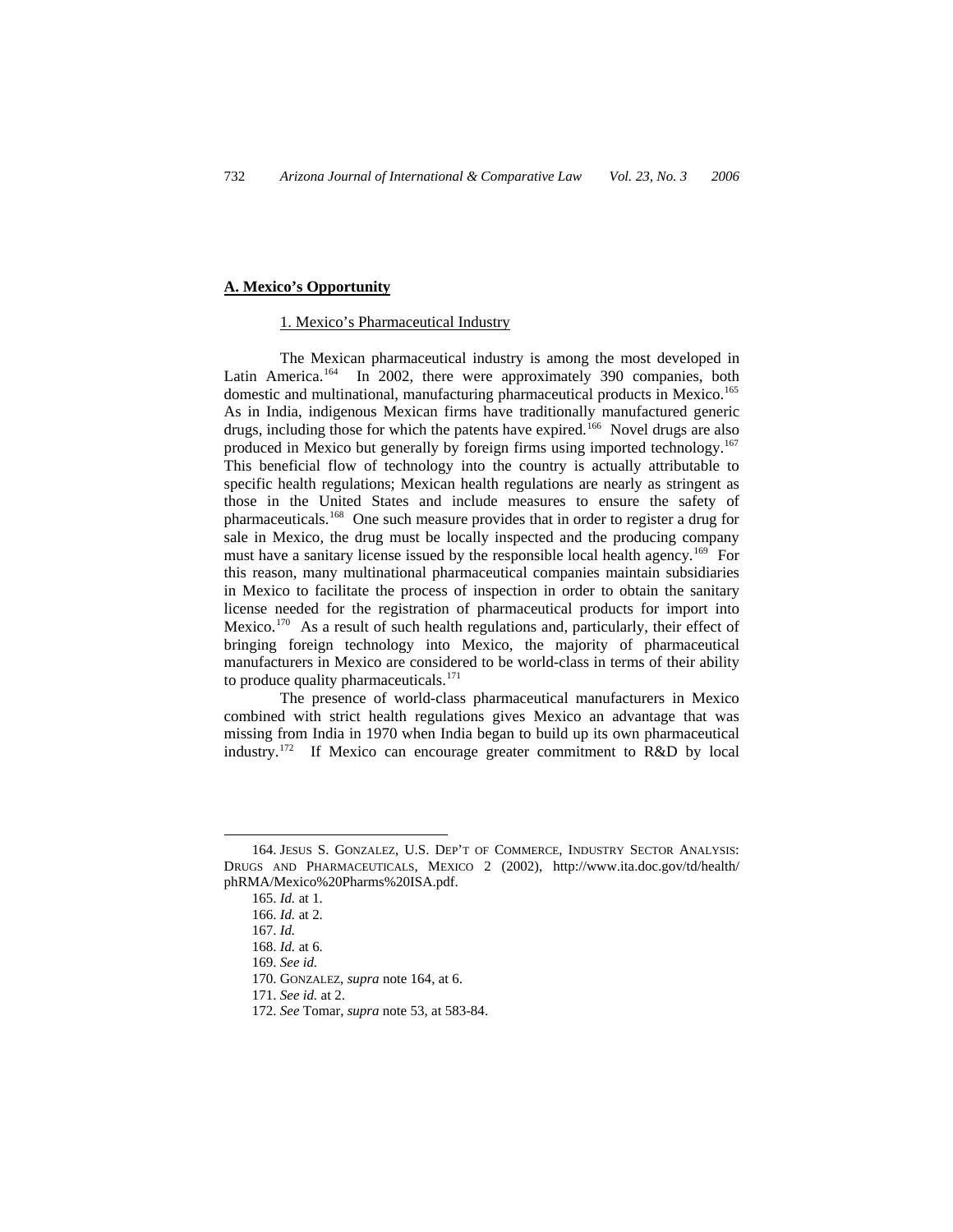companies, there is a high probability that Mexico will truly enter the world economy as a competitive producer of name-brand pharmaceuticals.<sup>[173](#page-16-0)</sup>

## 2. Mexico's Pharmaceutical Market

 The Mexican pharmaceutical market is split between the private sector and the public sector.<sup>[174](#page-16-1)</sup> Each sector has different requirements mandated by the Mexican government, and each therefore affects the pharmaceutical industry differently.<sup>175</sup> The public sector, in which drugs are purchased through The public sector, in which drugs are purchased through government agencies, is larger in terms of people served—60% to 70% of the population—but accounts for only about 15% of the total financial value of the pharmaceutical market.[176](#page-16-3) The reason for this disparity is the difference in prices between the two sectors.<sup>[177](#page-16-4)</sup> Prices in the public market are often one-fifth the price of comparable drugs sold in the private sector.<sup>[178](#page-16-5)</sup> The public-sector group of buyers is comprised of specific institutions: primarily, the IMSS (Instituto Mexicano del Seguro Social), the ISSSTE (Instituto de Seguridad y Servicios Sociales de los Trabajadores del Estado), and the SSA (Secretaría de Salud);<sup>[179](#page-16-6)</sup> and secondarily, the Red Cross and various state-owned institutions.<sup>[180](#page-16-7)</sup> The IMSS, the ISSSTE, and the SSA are the main public-sector institutions and account for the majority of the market.<sup>[181](#page-16-8)</sup> These public institutions make bulk purchases from the suppliers according to specific regulations;<sup>[182](#page-16-9)</sup> the drugs purchased by the public sector must be labeled with the "generic denomination," not the brand name.<sup>[183](#page-16-10)</sup>

 $\overline{a}$ 

180. GONZALEZ, *supra* note 164, at 7.

181. *Id.*

<span id="page-16-1"></span><span id="page-16-0"></span><sup>173.</sup> *See* Troy, *supra* note 62, at 168 (concluding that the goals of the new industrial property laws include the internationalization of Mexico's economy and an increase in Mexico's participation in the globalization of the world's economies).

<sup>174.</sup> GONZALEZ, *supra* note 164, at 6-7.

<sup>175.</sup> *Id.* 

<sup>176.</sup> *Id.* at 7.

<sup>177.</sup> *Id.* at 3.

<sup>178.</sup> *Id.*

<span id="page-16-6"></span><span id="page-16-5"></span><span id="page-16-4"></span><span id="page-16-3"></span><span id="page-16-2"></span><sup>179.</sup> *Id.* at 7; *see also* El Instituto Mexicano del Seguro Social, http://www.imss.gob.mx/imss (last visited Sept. 10, 2006); El Instituto de Seguridad y Servicios Sociales de los Trabajadores del Estado, http://www.issste.gob.mx/issste (last visited Sept. 10, 2006); Secretaría de Salud, http://www.salud.gob.mx (last visited Sept. 10, 2006).

<span id="page-16-10"></span><span id="page-16-9"></span><span id="page-16-8"></span><span id="page-16-7"></span><sup>182.</sup> These regulations cover such things as the amount of money that may be spent on purchases, how many providers must be involved, and compliance with NAFTA when applicable. *Id.*; s*ee also* Compranet, *Sistema Electrónico de Contrataciones Gubernamentales*, http://www.compranet.gob.mx (last visited Sept. 10, 2006) (for a listing of transactions made by public tender).

<sup>183.</sup> GONZALEZ, *supra* note 164, at 7.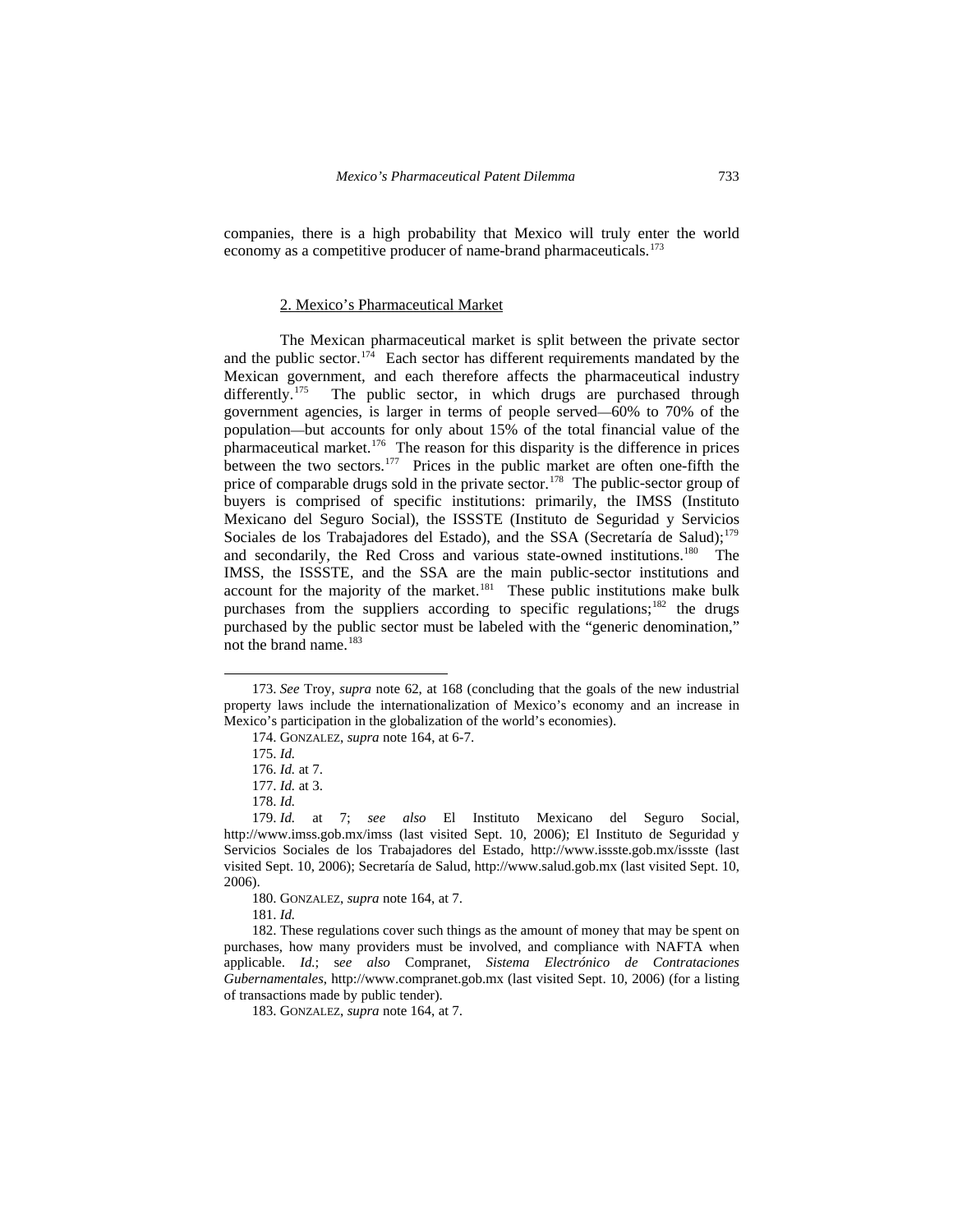The private sector of the Mexican pharmaceutical market serves a smaller segment of the population but accounts for about 85% of the total financial value of the market.<sup>[184](#page-17-0)</sup> It is similar to the U.S. drug market in that companies, mainly large multinational firms, go to considerable expense to advertise and promote their products.<sup>[185](#page-17-1)</sup> Unlike the public sector, both name-brand and generic drugs may be sold in the private sector.<sup>[186](#page-17-2)</sup> However, generic drugs must comply with certain bioavailability<sup>[187](#page-17-3)</sup> standards to show that they are equivalent to the name-brand versions.<sup>[188](#page-17-4)</sup>

## **B. India's Current Troubles**

 India's pharmaceutical industry grew from a weak industry dependent on foreign support in the 1940s to a strong and largely independent producer of bulk generic drugs for both domestic and international markets by the  $1990s$ .<sup>[189](#page-17-5)</sup> The ascent of this industry to its current position of power could not have been achieved so quickly without the protectionist Patents Act of 1970.<sup>[190](#page-17-6)</sup> However, fast growth does not guarantee continued success. "In 1970, India turned its back on Western models for development, and despite the development of a small number of world-class pharmaceutical exporters . . . it has paid a high price."<sup>[191](#page-17-7)</sup> Currently, India is faced with problems rooted in its protectionist past.<sup>[192](#page-17-8)</sup>

 One problem is that India is now a real player in the world pharmaceuticals market and must therefore play by the same rules as the more developed countries of the West.<sup>[193](#page-17-9)</sup> The TRIPS agreement requires India to bring its patent laws into alignment with the laws of developed nations. As noted above, India must end the practice of reverse engineering pharmaceuticals.<sup>[194](#page-17-10)</sup> Yet, reverse engineering of pharmaceuticals has effectively been the basis for India's successful generic drug industry since the enactment of the Patents Act of 1970.<sup>[195](#page-17-11)</sup>

<span id="page-17-0"></span>-

<sup>184.</sup> *Id.*

<sup>185.</sup> *Id.*

<sup>186.</sup> *See id.* at 8.

<span id="page-17-3"></span><span id="page-17-2"></span><span id="page-17-1"></span><sup>187.</sup> Bioavailability is defined as "the degree and rate" at which an active ingredient of a drug is absorbed into the body or is actively available at the appropriate physiological site. WEBSTER'S MEDICAL DESK DICTIONARY 74 (1986).

<span id="page-17-10"></span><span id="page-17-9"></span><span id="page-17-8"></span><span id="page-17-7"></span><span id="page-17-6"></span><span id="page-17-5"></span><span id="page-17-4"></span><sup>188.</sup> *See* GONZALEZ, *supra* note 164, at 7. Interestingly, these standards are not applied to generic drugs sold in the public sector. *Id*.

<sup>189.</sup> Barnes, *supra* note 48, at 925.

<sup>190.</sup> *See id.* at 924.

<sup>191.</sup> Finston, *supra* note 1, at 895.

<sup>192.</sup> *See id.*

<sup>193.</sup> *Id.*

<sup>194.</sup> Mayer, *supra* note 11, at \*1.

<span id="page-17-11"></span><sup>195.</sup> *See* Barnes, *supra* note 48, at 924.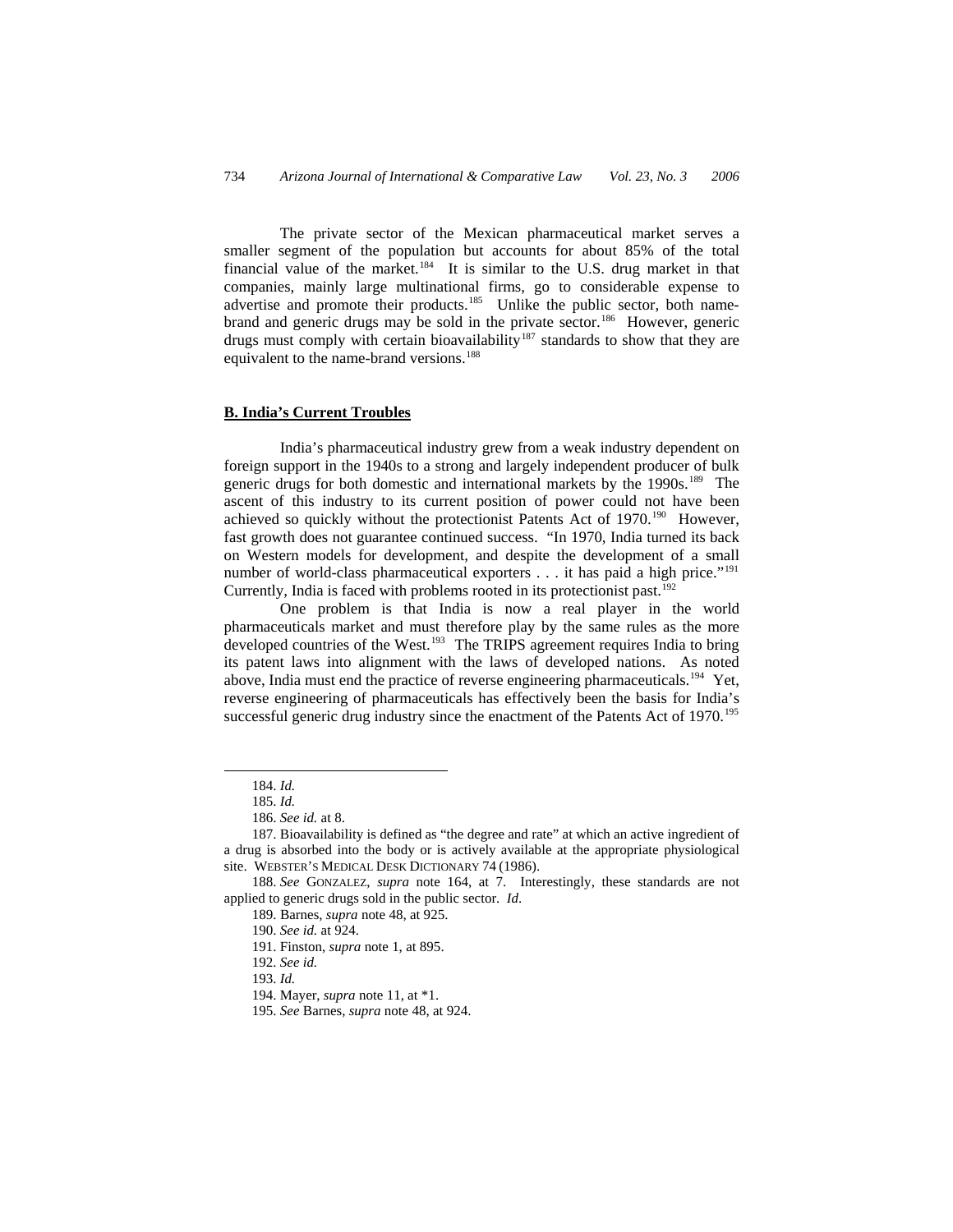India has some 20,000 drug companies, and many of these are expected to fail as a direct result of TRIPS.<sup>[196](#page-18-0)</sup>

Another problem India must confront is the "brain drain" issue.<sup>197</sup> Patent protection stimulates basic research.<sup>[198](#page-18-2)</sup> Local companies will not invest in R&D, much less employee training, unless there is a certain level of protection for their inventions.[199](#page-18-3) When an industry is based solely on copying, there is no incentive to innovate.[200](#page-18-4) Companies that invest in copying divert resources away from basic research.<sup>[201](#page-18-5)</sup> Thus, companies spend money to produce drugs that are already available instead of investing in the development of sorely needed new drugs.<sup>[202](#page-18-6)</sup> Indian companies simply do not invest enough on R&D to discover novel drugs of their own.<sup>[203](#page-18-7)</sup> While Western companies typically spend 15% or more of sales on R&D, Indian companies spend only 1%.<sup>[204](#page-18-8)</sup> As a result, there is a significant lack of research opportunities in India. Many of the best technological minds have left the country in search of opportunities elsewhere, largely to the benefit of American and European laboratories.<sup>[205](#page-18-9)</sup> India desperately needs quality researchers to reinvigorate the pharmaceutical industry and to work on cures for endemic diseases that are not a priority for foreign firms.<sup>[206](#page-18-10)</sup>

## **V. ANALYSIS: WHAT CAN MEXICO LEARN FROM INDIA?**

# **A. Western Models of Development and the Need for Strong Patent Protection**

 In 1970, India abandoned Western standards of patent protection, allowing an entire industry of "copycat" pharmaceuticals to develop.<sup>207</sup> As a result of copycatting, thirty-six years later India's pharmaceutical industry still does not have a viable research sector and is losing valuable scientists to the very Western companies with which it sought to compete.<sup>[208](#page-18-12)</sup> This is not to say the

<span id="page-18-3"></span><span id="page-18-2"></span><span id="page-18-1"></span><span id="page-18-0"></span> $\overline{a}$ 

<span id="page-18-8"></span><span id="page-18-7"></span><span id="page-18-6"></span><span id="page-18-5"></span><span id="page-18-4"></span>204. *Id.* U.S. pharmaceutical firms are estimated to spend up to 20.8% of revenue on R&D, which is higher than the worldwide average. Singham, *supra* note 8, at 373.

<sup>196.</sup> *Id.*

<sup>197.</sup> *See* Finston, *supra* note 1, at 890.

<sup>198.</sup> *Id.*

<sup>199.</sup> Sherwood, *supra* note 9, at 504.

<sup>200.</sup> Finston, *supra* note 1, at 891.

<sup>201.</sup> *Id.* at 890.

<sup>202.</sup> *Id.*

<sup>203.</sup> Barnes, *supra* note 48, at 926.

<span id="page-18-12"></span><span id="page-18-11"></span><span id="page-18-10"></span><span id="page-18-9"></span><sup>205.</sup> It is estimated that more than 15% of the scientists in the United States doing pharmaceutical R&D are of Indian origin. Finston, *supra* note 1, at 890.

<sup>206.</sup> *Id*.

<sup>207.</sup> *Id.* at 890, 895.

<sup>208.</sup> *Id.*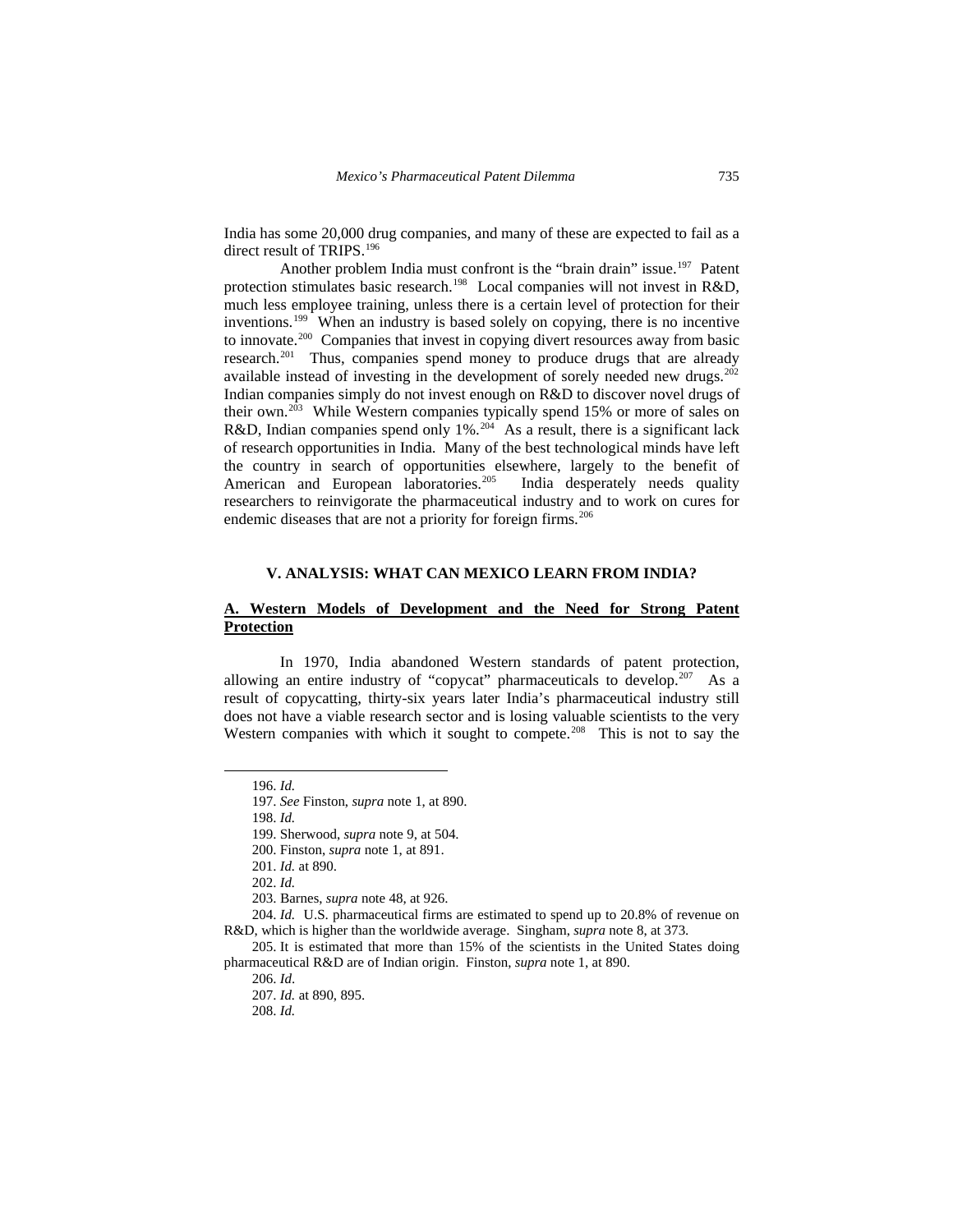Indian pharmaceutical industry is in imminent danger of complete collapse. Indeed, the major Indian companies may actually benefit from a rise in domestic drug prices as the TRIPS standards are implemented.<sup>[209](#page-19-0)</sup> A general increase in drug prices will allow domestic companies to raise prices for generics based on off-patent products.<sup>[210](#page-19-1)</sup> However, as noted above, the application of stronger patent protection and the recognition of foreign patents will likely cause a significant number of Indian drug companies to fail.<sup>[211](#page-19-2)</sup> If India had provided stronger patent protection earlier in the development of its industry, there would have been greater foreign investment and a more viable research sector than that which currently exists.<sup>[212](#page-19-3)</sup>

 Like India, Mexico has focused on the manufacture of generic drugs rather than investing in  $R&D.<sup>213</sup>$  $R&D.<sup>213</sup>$  $R&D.<sup>213</sup>$  Unlike India, Mexico is incorporating stronger patent protection at an earlier stage in the development of its pharmaceutical industry.<sup>[214](#page-19-5)</sup> This is a crucial difference that will give a significant advantage to Mexico as it will force Mexican companies to invest in R&D in order to remain competitive both locally and in the world market.

 In the 1990s, with the adoption of NAFTA, Mexico entered into a trade partnership with two considerably more developed nations: the United States and Canada.[215](#page-19-6) Prior to NAFTA, Mexico's patent laws attempted to increase the transfer of technology into Mexico while minimizing the cost to Mexico.<sup>[216](#page-19-7)</sup> These laws had the unfortunate effect of actually impeding international trade and foreign investment, resulting in *less* transfer of technology.<sup>217</sup> Under NAFTA, Mexico is instituting reforms to its patent system. As Mexico's system offers more protection and is modeled more closely on the U.S. and Canadian models, foreign investment will increase and so will technology transfer.<sup>[218](#page-19-9)</sup>

## **B. What Should Mexico Do Next?**

 Mexico needs to continue strengthening and enforcing its patent laws. There is a direct relationship between the level of intellectual property protection and the development of technology and technology transfer into developing countries.[219](#page-19-10) The greater the patent protection Mexico offers, the more foreign

<span id="page-19-5"></span><span id="page-19-4"></span><span id="page-19-3"></span><span id="page-19-2"></span><span id="page-19-1"></span><span id="page-19-0"></span>-

215. *Id.*

<sup>209.</sup> Mayer, *supra* note 11, at \*2.

<sup>210.</sup> *See id.*

<sup>211.</sup> *Id.* 

<sup>212.</sup> *See* Finston, *supra* note 1, at 895.

<sup>213.</sup> *See* GONZALEZ, *supra* note 164, at 8.

<span id="page-19-6"></span><sup>214.</sup> Farolan, *supra* note 73, at 57.

<sup>216.</sup> *See* Flax, *supra* note 44, at 466.

<span id="page-19-10"></span><span id="page-19-9"></span><span id="page-19-8"></span><span id="page-19-7"></span><sup>217.</sup> *Id.* at 469.

<sup>218.</sup> *Id.* 

<sup>219.</sup> Singham, *supra* note 8, at 375.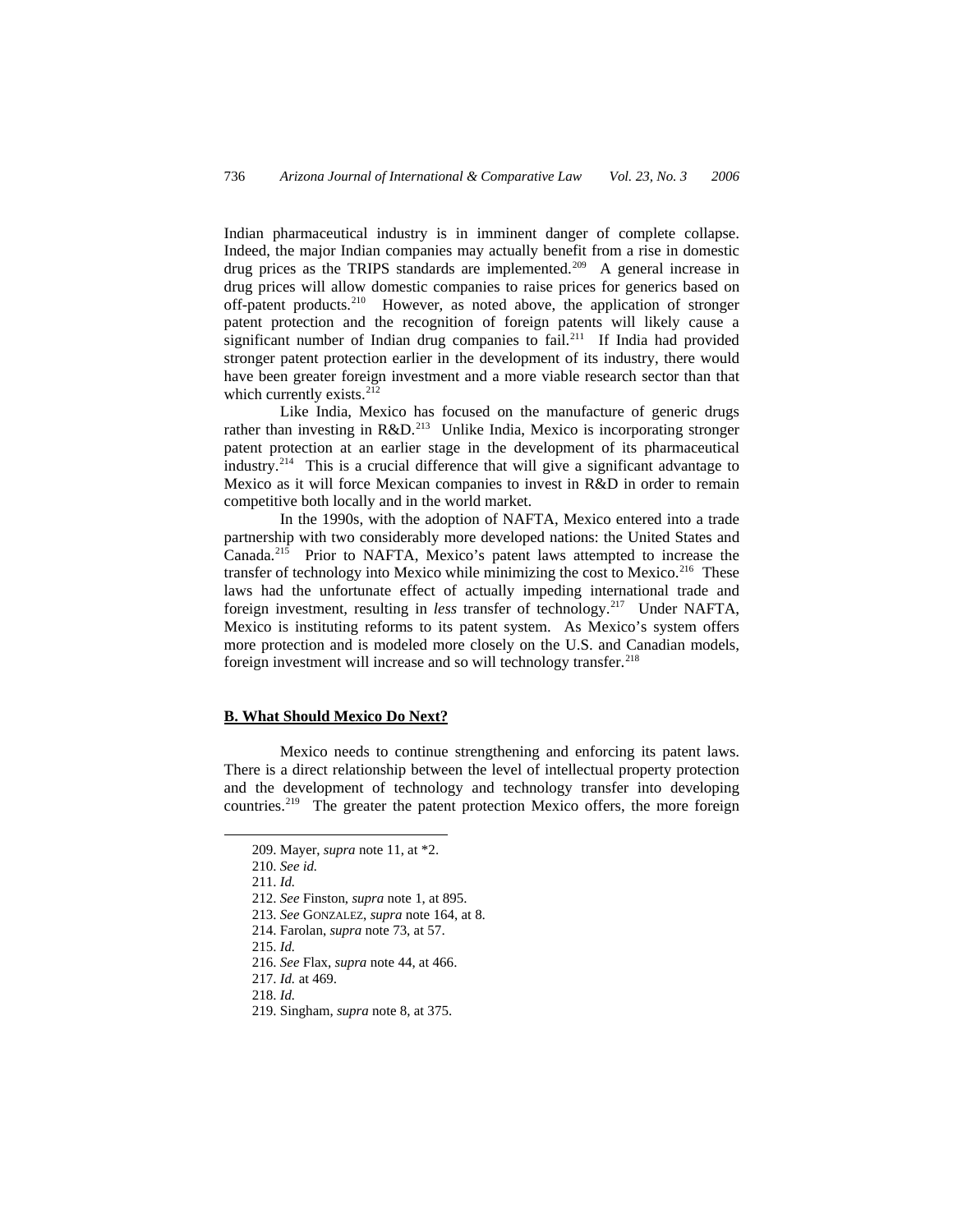investors will be willing to invest in the country.<sup>[220](#page-20-0)</sup> Mexico must offer protection equivalent to the protection offered in the developed world if it wishes to effectively compete for foreign investment.

 NAFTA has facilitated the harmonization of Mexican law with international standards and, more particularly, with U.S. standards.<sup>[221](#page-20-1)</sup> The importance of the United States' role in the future of the Mexican pharmaceutical industry cannot be overemphasized. The United States is currently the largest supplier of pharmaceutical products to Mexico.<sup>[222](#page-20-2)</sup> In 2001, for example, U.S. exports accounted for 24% of Mexico's total import market.<sup>[223](#page-20-3)</sup> Yet, at the same time, many in the U.S. pharmaceutical industry see Mexico as a pharmaceutical "black market" loaded with counterfeit products.<sup>[224](#page-20-4)</sup> To combat these perceptions, Mexico must continue both to remove nationalistic barriers to trade and to implement stronger patent protection.<sup>[225](#page-20-5)</sup>

 The crucial area in which Mexico can improve its patent regime is enforcement. Mexico has already implemented important changes to its patent law, but, though these changes look good on paper, they are meaningless without proper enforcement.<sup>[226](#page-20-6)</sup> Currently, enforcement of patent rights is the exclusive responsibility of the IMPI.[227](#page-20-7) The IMPI has broad jurisdiction that includes policing power and even pseudo-judicial powers.[228](#page-20-8) The Mexican government endowed the IMPI with these broad powers as a means of complying with chapter 17 of NAFTA (enforcement of intellectual property rights).<sup>[229](#page-20-9)</sup> This arrangement differs from that of the United States and other industrialized countries, where the enforcement of patent rights and other intellectual property rights falls to the courts[.230](#page-20-10) In Mexico, an injured party must submit a request to the IMPI for an administrative declaration of infringement.<sup>[231](#page-20-11)</sup> The IMPI may also choose to issue such a declaration  $ex$  *officio*.<sup>[232](#page-20-12)</sup> The problem with using an administrative agency like the IMPI to enforce, examine, and issue patents is that it creates the potential

<span id="page-20-2"></span><span id="page-20-1"></span><span id="page-20-0"></span>-

<span id="page-20-6"></span><span id="page-20-5"></span><span id="page-20-4"></span><span id="page-20-3"></span>226. *See* Buscaglia & Long, *supra* note 77 (noting that intellectual property enforcement in Latin America is weak to non-existent). "The failure to enforce formal laws is as bad as the absence of laws altogether." *Id.*

<sup>220.</sup> *See id.* at 375-76.

<sup>221.</sup> Farolan, *supra* note 73, at 59.

<sup>222.</sup> GONZALEZ, *supra* note 164, at 5.

<sup>223.</sup> *Id.*

<sup>224.</sup> *Id.* at 6.

<sup>225.</sup> Flax, *supra* note 44, at 480.

<span id="page-20-11"></span><span id="page-20-10"></span><span id="page-20-9"></span><span id="page-20-8"></span><span id="page-20-7"></span><sup>227.</sup> Alejandro Perez Serrano, *Overview of Intellectual Property Enforcement in Mexico*, NAT'L L. CENTER FOR INTER-AMERICAN FREE TRADE, 1998, http://natlaw.com/ interam/mx/ip/sp/spmxip13.htm.

<sup>228.</sup> Farolan, *supra* note 73, at 58.

<sup>229.</sup> *Id.* at 59.

<sup>230.</sup> Serrano, *supra* note 227.

<span id="page-20-12"></span><sup>231.</sup> *Id.*

<sup>232.</sup> *Id.*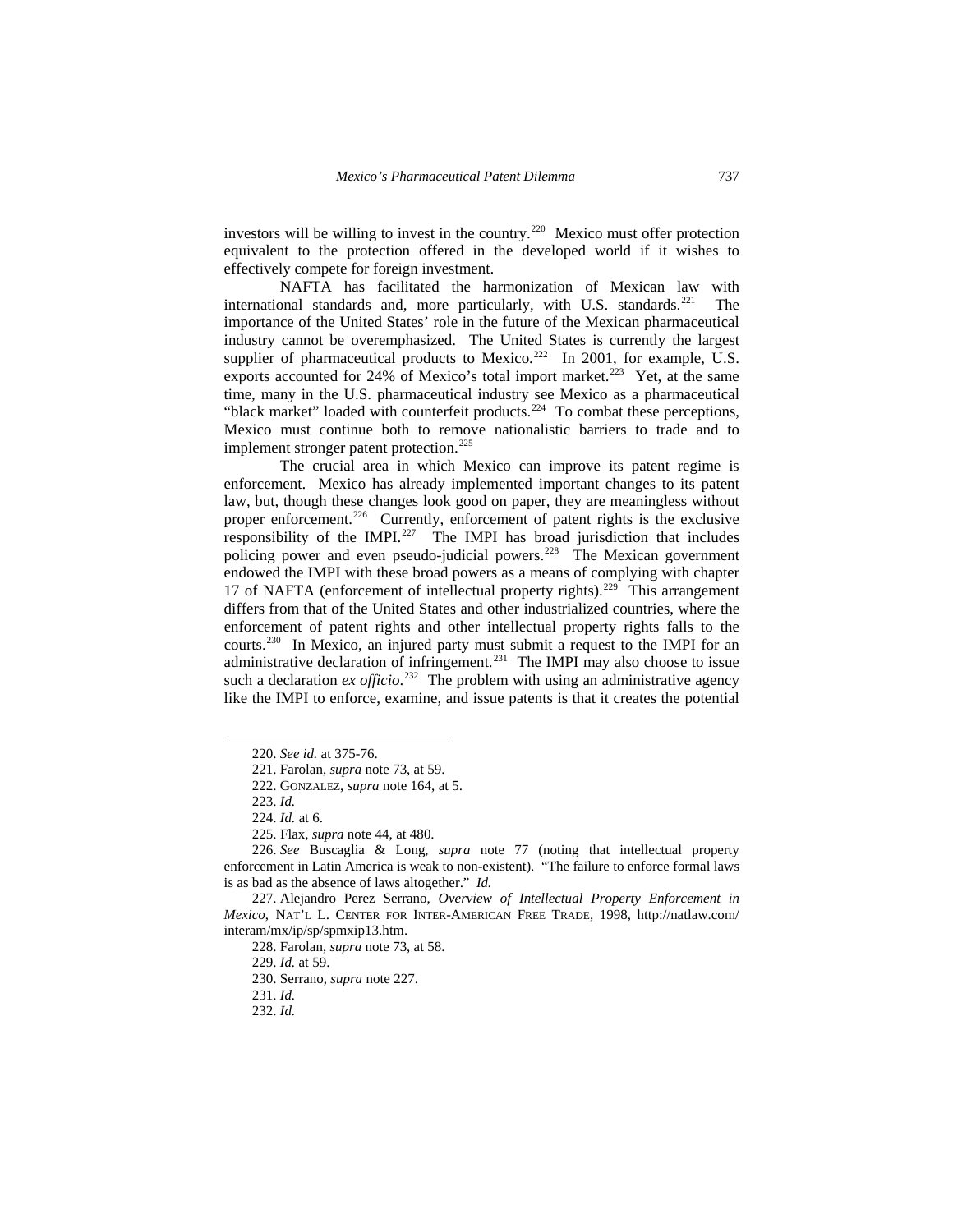for conflicts of interest.<sup>[233](#page-21-0)</sup> Such a situation would inevitably occur whenever the IMPI is asked to invalidate a patent the IMPI itself granted.<sup>[234](#page-21-1)</sup> When an administrative agency registers patents and civil courts enforce patents, this conflict is avoided.

 There are several administrative remedies the IMPI may apply under a declaration of infringement, including inspection, impoundment of articles and machinery, fines, closure of facilities, and administrative arrest.[235](#page-21-2) The IMPI has the discretionary power to use any of these singly or in combination with each other.<sup>236</sup> Additionally, the IMPI may use certain provisional measures.<sup>237</sup> Additionally, the IMPI may use certain provisional measures.<sup>[237](#page-21-4)</sup> Provisional measures offer a relatively weak form of injunctive relief for the patentee and include such actions as ordering the withdrawal of infringing goods from the market and ordering the violator to cease infringing actions.<sup>[238](#page-21-5)</sup> In general, however, there is no private right for a claimant to injunctive relief for patent infringement.<sup>[239](#page-21-6)</sup> This is quite different from the case in industrialized nations such as the United States.<sup> $240$ </sup> If one views patent infringement as a tort, then it is the role of a patent system to make the cost of infringing prohibitive.<sup>[241](#page-21-8)</sup> To raise the cost of infringing, Mexico must allow patent-holders to sue for injunctions against infringers.

 In reality, the provisional measures available to the IMPI are rarely used.<sup>[242](#page-21-9)</sup> The standard practice under a declaration of infringement is for inspectors to visit the suspected infringer and investigate the claim.<sup>[243](#page-21-10)</sup> If they determine that an offense has been committed, the inspectors then confiscate the infringing goods as well as the equipment used for making those goods.<sup>[244](#page-21-11)</sup> This system thus hampers the infringers but fails to provide meaningful relief to the inventor whose patent was infringed. "Holders of intellectual property rights would presumably be more eager to transfer technology to Mexico or invest in its development if a private right to injunctive relief were readily available to private parties wishing to enforce their patent, copyright, trademark, or trade secret rights."[245](#page-21-12) Mexico should consider transferring enforcement of patents and other

<span id="page-21-3"></span><span id="page-21-2"></span><span id="page-21-1"></span><span id="page-21-0"></span>-

235. *Id.*

237. *Id.* 

238. *Id.* 

239. *Id.*

240. *Id.* 

<span id="page-21-12"></span><span id="page-21-11"></span><span id="page-21-10"></span><span id="page-21-9"></span><span id="page-21-8"></span><span id="page-21-7"></span><span id="page-21-6"></span><span id="page-21-5"></span><span id="page-21-4"></span>241. Mariano Municoy, *Allocation of Jurisdiction on Patent Disputes in the Models Developed by the Hague Conference in Private International Law: Asymmetric Countries and the Relationship of Private Parties*, 4 CHI.-KENT J. INTELL. PROP. 342, 389-90 (2005).

242. Serrano, *supra* note 227.

243. *Id.* 

244. *Id.* 

245. *Id.* 

<sup>233.</sup> *Id.*

<sup>234.</sup> *Id.*

<sup>236.</sup> Serrano, *supra* note 227.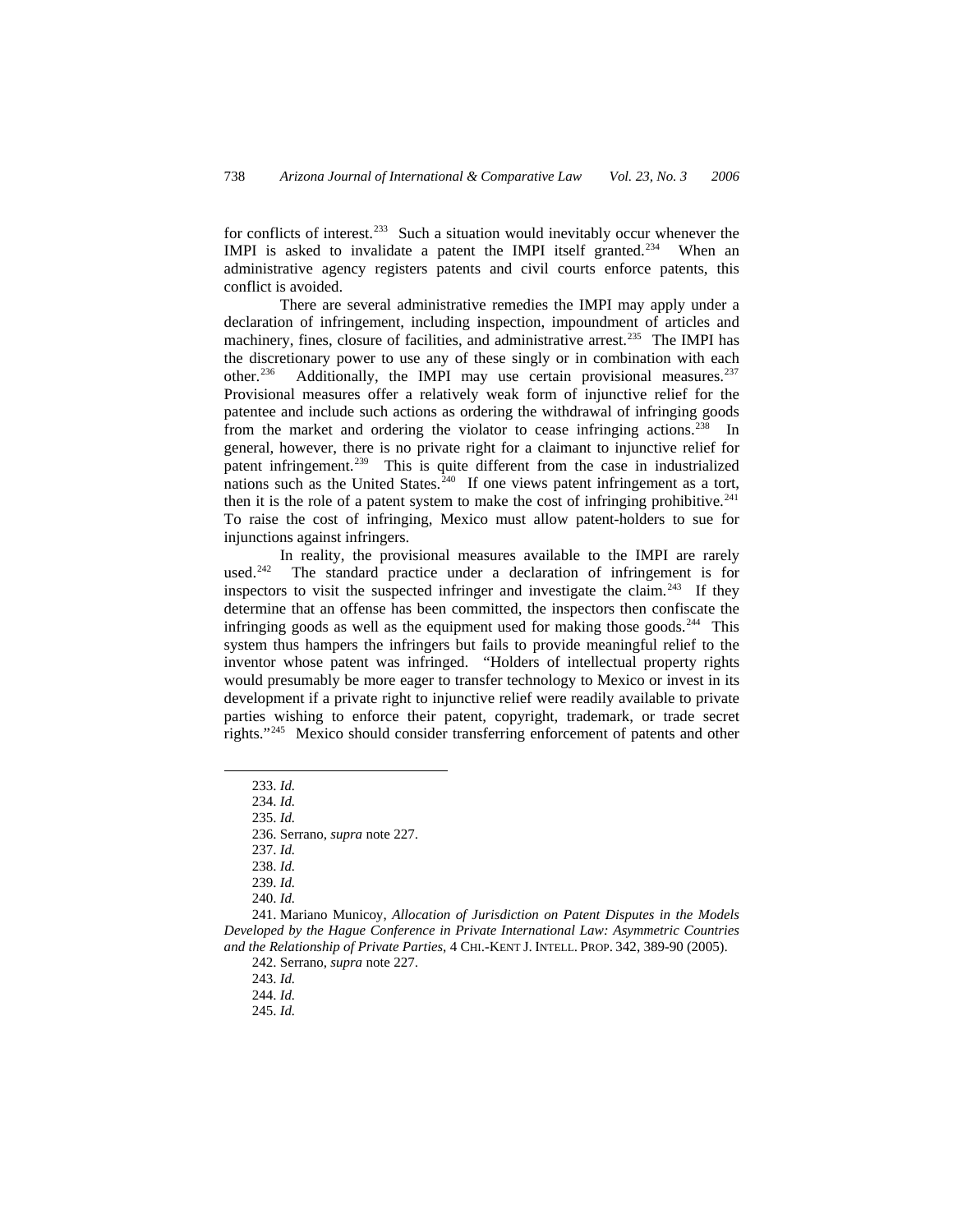intellectual property rights to the judicial system or at least to a separate agency independent of the IMPI. Enforcement by the courts presumably would avoid the IMPI's current conflict of interest as well as provide a more objective forum for patent holders to pursue infringement actions.<sup>[246](#page-22-0)</sup>

## **VI. HUMANITARIAN CONCERNS**

## **A. Compulsory Licensing**

 A major challenge facing Mexico in regard to its pharmaceutical industry and patent regime, in addition to the economic issues discussed above, is how to guarantee the availability of medicines to its people.<sup>[247](#page-22-1)</sup> This concern, on a global level, is reflected in the Declaration on the TRIPS Agreement and Public Health, which was adopted at the 2001 Ministerial Conference of the World Trade Organization meeting in Doha, Qatar.<sup>[248](#page-22-2)</sup> The Doha Declaration, as it is called, holds that the TRIPS agreement provides flexibility for member nations to protect public health and to procure medicines for their people.<sup>249</sup> One contentious provision of the Declaration instructs the TRIPS council to find a way to make compulsory licensing available to benefit nations with insufficient pharmaceutical manufacturing capacities.<sup>[250](#page-22-4)</sup> Compulsory licensing is a procedure whereby a government forces a recalcitrant patent-holder, who has declined to license the use of an invention, to contract with a buyer who desires such a license.<sup>[251](#page-22-5)</sup> Developing countries believe compulsory licenses improve access to patented drugs and prevent over-pricing of those drugs by foreign firms.<sup>[252](#page-22-6)</sup> In practice, compulsory licenses are rarely formally granted.<sup>[253](#page-22-7)</sup> Instead, the threat of compulsory licenses is used by governments as leverage in the negotiation of prices with the pharmaceutical companies.<sup>[254](#page-22-8)</sup>

 The United States was unwilling to accept the Doha Declaration out of a fear that countries would use compulsory licensing to cover a broad variety of

<sup>246.</sup> *See id.* 

<sup>247.</sup> *See* Seeratan, *supra* note 30, at 347 (discussing the issue as it applies to India).

<sup>248.</sup> Abbott, *supra* note 32, at 317.

<sup>249.</sup> *Id.*

<span id="page-22-7"></span><span id="page-22-6"></span><span id="page-22-5"></span><span id="page-22-4"></span><span id="page-22-3"></span><span id="page-22-2"></span><span id="page-22-1"></span><span id="page-22-0"></span><sup>250.</sup> *Id.* The Declaration disappointed parties on both sides of the issue. *Id.* Nongovernmental organizations (NGOs) and generic pharmaceutical producers in the developing world were concerned that the arrangement was too complex and not realistically feasible. *Id.* The pharmaceutical industry initially accepted the Declaration but later lobbied to restrict its implementation. *Id.* at 317-18.

<sup>251.</sup> Singham, *supra* note 8, at 390.

<sup>252.</sup> *Id.*

<sup>253.</sup> Barton, *supra* note 4, at 147.

<span id="page-22-8"></span><sup>254.</sup> *Id.*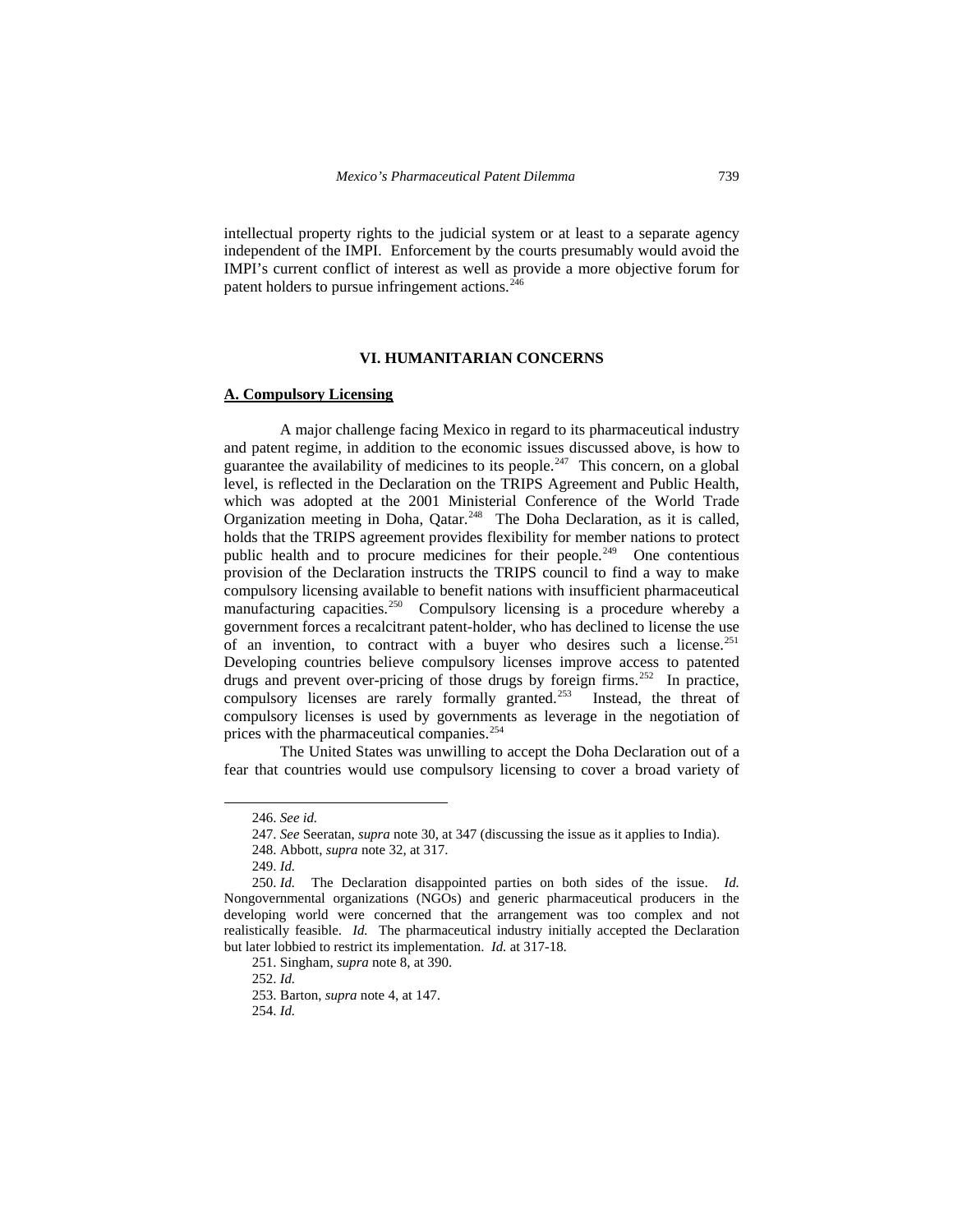products beyond those critically needed to address public health concerns.<sup>[255](#page-23-0)</sup> The issue was resolved to the satisfaction of the United States by compromise in 2003 when the Declaration was amended by a statement from the chairperson of the WTO General Council emphasizing that the use of compulsory licensing be in good faith for the protection of public health and not for the pursuit of commercial objectives.<sup>[256](#page-23-1)</sup>

 The Doha Declaration addresses but does not resolve what is known as the 31(f) problem, referring to article 31(f) of the TRIPS agreement. Article 31 discusses the conditions under which a member government may allow the use of a patented invention without the patent-holder's authorization.<sup>[257](#page-23-2)</sup> Subsection (f) limits compulsory licensing to countries with the capability to produce pharmaceutical products internally.[258](#page-23-3) Specifically, it states that if a government uses or allows the use of an invention without the inventor's consent, "any such use shall be authorized predominantly for the supply of the domestic market of the Member authorizing such use."<sup>[259](#page-23-4)</sup> Thus, article  $31(f)$  does not allow a country with an established infrastructure for manufacturing pharmaceuticals, such as India, to produce patented drugs without the patent-holder's permission if those drugs are to be exported rather than sold locally. The Doha Declaration fails to provide guidance or clarity but instead merely instructs the TRIPS council to find a way to provide support to underdeveloped nations that need pharmaceuticals but cannot produce them.<sup>[260](#page-23-5)</sup>

 Compulsory licensing is available in Mexico under current patent law.[261](#page-23-6) Article 70 of the IPL provides for the grant of a compulsory license (*licencia obligatoria*) under certain conditions.<sup>[262](#page-23-7)</sup> NAFTA, like the TRIPS agreement, allows for the granting of such compulsory licenses.<sup>[263](#page-23-8)</sup> Article 1709(10) sets forth conditions under which a compulsory license may be granted, including the requirement that the license applicant have previously requested authorization from the patent-holder.<sup>[264](#page-23-9)</sup> Among the NAFTA nations, Canada and Mexico have compulsory licensing while the United States does not.<sup>265</sup>

<span id="page-23-0"></span> Compulsory licensing is useful to increase access to patented pharmaceuticals. It is generally accepted that a strong patent regime increases the

<sup>255.</sup> *Id.* at 149.

<sup>256.</sup> *Id.*

<sup>257.</sup> TRIPS Agreement, *supra* note 124, art. 31.

<sup>258.</sup> Barton, *supra* note 4, at 149.

<sup>259.</sup> TRIPS Agreement, *supra* note 124, art. 31(f).

<sup>260.</sup> *See* Barton, *supra* note 4, at 149.

<span id="page-23-10"></span><span id="page-23-9"></span><span id="page-23-8"></span><span id="page-23-7"></span><span id="page-23-6"></span><span id="page-23-5"></span><span id="page-23-4"></span><span id="page-23-3"></span><span id="page-23-2"></span><span id="page-23-1"></span><sup>261.</sup> *See* Ley de la Propiedad Industrial [L.P.I.] [Industrial Property Law], *as amended,* Diario Oficial de la Federación [D.O.], 26 de Diciembre de 1997 (Mex.), *translated in & available at* http://www.wipo.int/clea/docs\_new/en/mx/mx016en.html.

<sup>262.</sup> *Id.*

<sup>263.</sup> Farolan, *supra* note 73, at 60.

<sup>264.</sup> *Id.*

<sup>265.</sup> *Id.*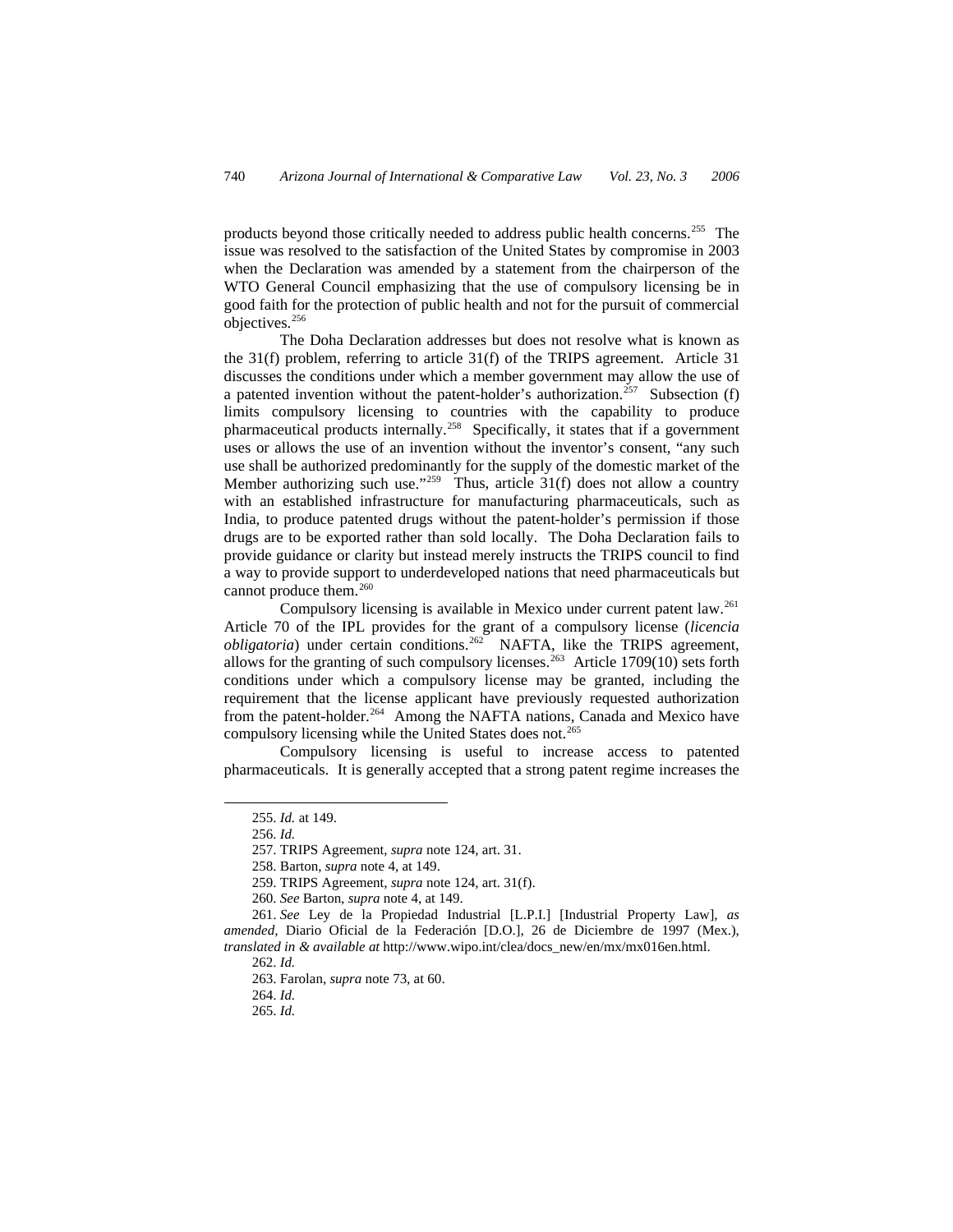price of new drugs.[266](#page-24-0) However, these changes in drug prices, relatively small and less significant to people in developed nations, can be a considerable strain on people in developing nations.<sup>[267](#page-24-1)</sup> It is arguable that compulsory licensing is necessary because pharmaceutical patent protection provides little benefit to those in extreme poverty and limits access to essential medicines by pricing those medicines out of reach for those who need them most.<sup>[268](#page-24-2)</sup> In fact, at least in the case of India, the new TRIPS-mandated patent regime may not even have as significant an impact on drug prices as most people expect.<sup>269</sup> This is because the laws will apply only to new drugs introduced after the laws were enacted.<sup>[270](#page-24-4)</sup> The existing generic drugs already on the market will still be available, presumably without any significant price change.<sup>271</sup>

The pharmaceutical industry disfavors compulsory licensing.<sup>[272](#page-24-6)</sup> Patent rights are weakened by compulsory licensing.[273](#page-24-7) It has been asserted that such licensing is a policy contradiction.<sup>[274](#page-24-8)</sup> The argument is that property rights, in the form of patents, are granted in the first place to stimulate innovation for the public good.[275](#page-24-9) Introducing compulsory licensing, also in the name of the public good, reduces the value of the patent rights that were considered desirable in the first place.[276](#page-24-10) Companies in developing countries are often accused of using compulsory licensing to free ride on the expensive R&D done by the firms in the developed world and then profiting from sales of generic versions of drugs developed by those other firms.<sup>[277](#page-24-11)</sup>

 Compulsory licensing may adversely impact world health because it reduces the incentive to research and develop new drugs.<sup>[278](#page-24-12)</sup> As noted above, a lack of R&D spending in India has been associated with "brain drain" as talented researchers leave that country in search of opportunity elsewhere.<sup>279</sup> Additionally, drug manufacturers around the world will not spend resources searching for cures for diseases that affect primarily developing countries, such as tropical diseases, if

 $\overline{a}$ 

270. *Id.*

271. *Id.*

272. *See* Seeratan, *supra* note 30, at 406.

273. Singham, *supra* note 8, at 390.

<span id="page-24-13"></span><span id="page-24-12"></span><span id="page-24-11"></span><span id="page-24-10"></span><span id="page-24-9"></span><span id="page-24-8"></span><span id="page-24-7"></span><span id="page-24-6"></span><span id="page-24-5"></span><span id="page-24-4"></span><span id="page-24-3"></span>274. *Id.* (quoting Robert M. Sherwood, *Intellectual Property Systems and Investment Stimulation: The Ratings of Systems in Eighteen Developing Countries*, 37 IDEA 261, 275 (1997)).

277. *Id.*

278. *Id.* at 384.

279. *See* Finston, *supra* note 1, at 890.

<span id="page-24-2"></span><span id="page-24-1"></span><span id="page-24-0"></span><sup>266.</sup> *See* Abbott, *supra* note 32, at 325. *But see* Singham, *supra* note 8, at 385 (arguing that "[d]rug prices will not necessarily increase if countries shift to a patent enforcing system").

<sup>267.</sup> Seeratan, *supra* note 30, at 388.

<sup>268.</sup> *Id.*

<sup>269.</sup> Finston, *supra* note 1, at 894.

<sup>275.</sup> *Id.* 

<sup>276.</sup> *Id.*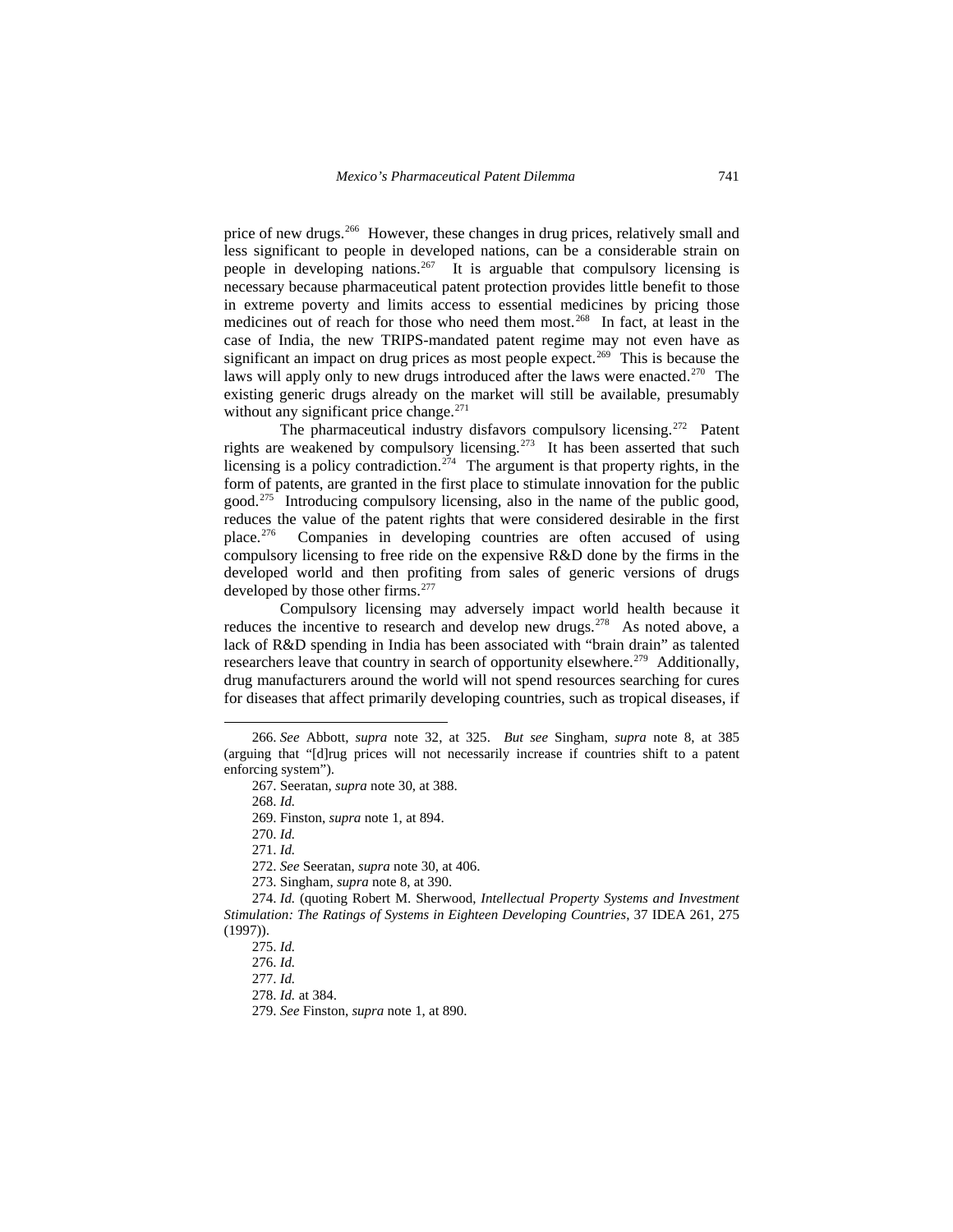there is no financial incentive to do so and there is no hope of recouping the investment costs.<sup>[280](#page-25-0)</sup> One anticipated effect of TRIPS is that pharmaceutical firms will be more interested in pursuing tropical-disease research.<sup>[281](#page-25-1)</sup> In addition, it has been observed that domestic research is stimulated in countries that strengthen intellectual property rights.<sup>[282](#page-25-2)</sup> The usefulness of compulsory licensing as it is intended to be used and as it actually is put into practice must be carefully evaluated.

 It should be noted that patent protection is by no means the only obstacle to access to medical care in the developing world.<sup>[283](#page-25-3)</sup> With respect to the issue of use of patented drugs, the Doha Declaration and the subsequent clarifying statement<sup>[284](#page-25-4)</sup> represent significant improvements in the promotion of access to medicine in the developing world, but obstacles still remain.<sup>[285](#page-25-5)</sup> Factors that may affect access to medical care include regulatory requirements, tariffs, sales taxes, infrastructure for delivery of drugs, and even the base costs of producing drugs notwithstanding any patent protection issues.<sup>[286](#page-25-6)</sup>

# **B. Allocation of the Costs of Innovation vs. Accessibility of Pharmaceutical Products**

 One of the problems encountered when the international community seeks to bring uniformity to the world body of patent law is that different nations occupy distinct positions within the global market and, therefore, have markedly different goals vis-à-vis the regulation of their patent regimes.<sup>[287](#page-25-7)</sup> In cases where countries are especially asymmetric, as between a developed country such as the United States and a developing country such as Mexico, the regulatory aims may in fact be opposite to each other.<sup>[288](#page-25-8)</sup> The result of this asymmetry is that developed countries, as exporters of technology, tend to prefer high levels of patent protection, while developing countries, as importers of technology, generally prefer lower levels of patent protection.<sup>[289](#page-25-9)</sup> Differences between countries in the regulation of intellectual property were traditionally tolerated under the concept of

<span id="page-25-2"></span><span id="page-25-1"></span><span id="page-25-0"></span>-

<sup>280.</sup> Singham, *supra* note 8, at 384.

<sup>281.</sup> *Id.*

<sup>282.</sup> *Id.*

<sup>283.</sup> Abbott, *supra* note 32, at 322-23.

<sup>284.</sup> *See* Barton, *supra* note 4, at 149.

<sup>285.</sup> *Id.* 

<span id="page-25-9"></span><span id="page-25-8"></span><span id="page-25-7"></span><span id="page-25-6"></span><span id="page-25-5"></span><span id="page-25-4"></span><span id="page-25-3"></span><sup>286.</sup> *See* Barnes, *supra* note 48, at 932-33 (discussing barriers to treatment for AIDS in South Africa).

<sup>287.</sup> Municoy, *supra* note 241, at 343.

<sup>288.</sup> *See id.*

<sup>289.</sup> *See id.* at 347.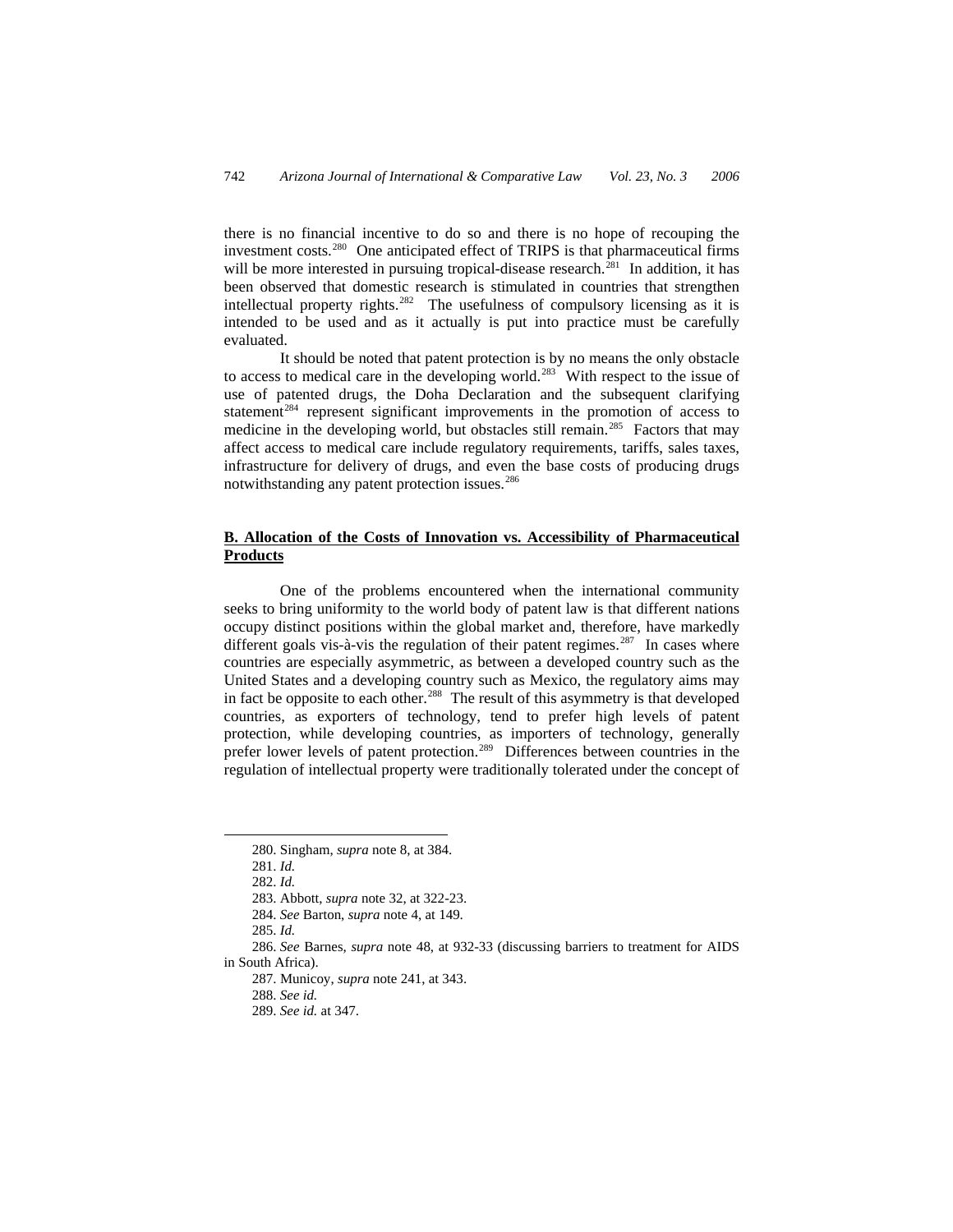territoriality.<sup>[290](#page-26-0)</sup> This is changing, however, as developing countries grow economically and the flow of technology on a global level increases.<sup>[291](#page-26-1)</sup>

 Mexico, as noted above, created a patent system in the 1976 Law on Inventions that gave relatively low protection to patent rights.<sup>[292](#page-26-2)</sup> Mexico's Law on Inventions and India's Patents Act of 1970 both reflected a then-current model of economic development, involving import-substituting industrialization, known as ISI.[293](#page-26-3) ISI is a closed-market strategy that places high tariffs on imported goods in order to force consumers to buy locally-produced products.<sup>294</sup> This policy was once popular in both Latin America and India but has since been discredited due to economic stagnation and debt crises in those countries.<sup>[295](#page-26-5)</sup> More recently, developing countries have moved away from such nationalistic policies and have begun to liberalize their markets and to open them up to foreign investors.[296](#page-26-6) This move to an export-led model of growth has resulted in developing countries seeking access to larger, more developed markets.<sup>[297](#page-26-7)</sup> This in turn has given developed countries, such as the United States, the needed leverage to negotiate for greater patent protections and, ultimately, the acceptance of the TRIPS agreement.<sup>[298](#page-26-8)</sup>

 The problem with TRIPS and greater patent protection in developing countries is that despite recent changes, a fundamental asymmetry remains.<sup>[299](#page-26-9)</sup> The basis of this asymmetry is the disparity of financial resources that are available to fund  $R&D.<sup>300</sup>$  $R&D.<sup>300</sup>$  $R&D.<sup>300</sup>$  Taken as a group, developing countries are estimated to account for only 4% of global R&D spending.<sup>[301](#page-26-11)</sup> As a result, strong patent protection mainly benefits developed countries with greater  $R&D$  spending.<sup>30</sup>

 Similarly, TRIPS and greater patent protection cannot require pharmaceutical companies to create drugs needed in developing countries because the cost of producing those drugs cannot be recovered if only consumers in those

<span id="page-26-0"></span><sup>290.</sup> *Id.* at 347-48. Territoriality is the principle of a nation's right to sovereignty within its own borders. BLACK'S LAW DICTIONARY 1483 (8th ed. 2004).

<sup>291.</sup> *See* Municoy, *supra* note 241, at 347-48.

<sup>292.</sup> Flax, *supra* note 44, at 466-67.

<span id="page-26-3"></span><span id="page-26-2"></span><span id="page-26-1"></span><sup>293.</sup> *See* Susan K. Sell, *What Role for Humanitarian Intellectual Property? The Globalization of Intellectual Property Rights*, 6 MINN. J. L. SCI. & TECH. 191, 195 (2004).

<span id="page-26-6"></span><span id="page-26-5"></span><span id="page-26-4"></span><sup>294.</sup> *See* Amelia M. DeAngelis, Note, *Coffee, Mexico's Other Bean: An Examination of the Globalization of the Coffee Industry, Its Impact on Mexican Villages, and the Possibility of Surviving the Grind*, 3 WASH. U. GLOBAL STUD. L. REV. 887, 891 (2004).

<sup>295.</sup> Sell, *supra* note 293, at 195.

<sup>296.</sup> *Id.*

<sup>297.</sup> *Id.*

<sup>298.</sup> *See id.*

<sup>299.</sup> *See* Municoy, *supra* note 241, at 371.

<sup>300.</sup> *Id.*

<sup>301.</sup> *Id.*

<span id="page-26-12"></span><span id="page-26-11"></span><span id="page-26-10"></span><span id="page-26-9"></span><span id="page-26-8"></span><span id="page-26-7"></span><sup>302.</sup> *See generally id.* at 371-72 (discussing patents as economic-welfare instruments and how this is affected by the asymmetry between developed and developing nations).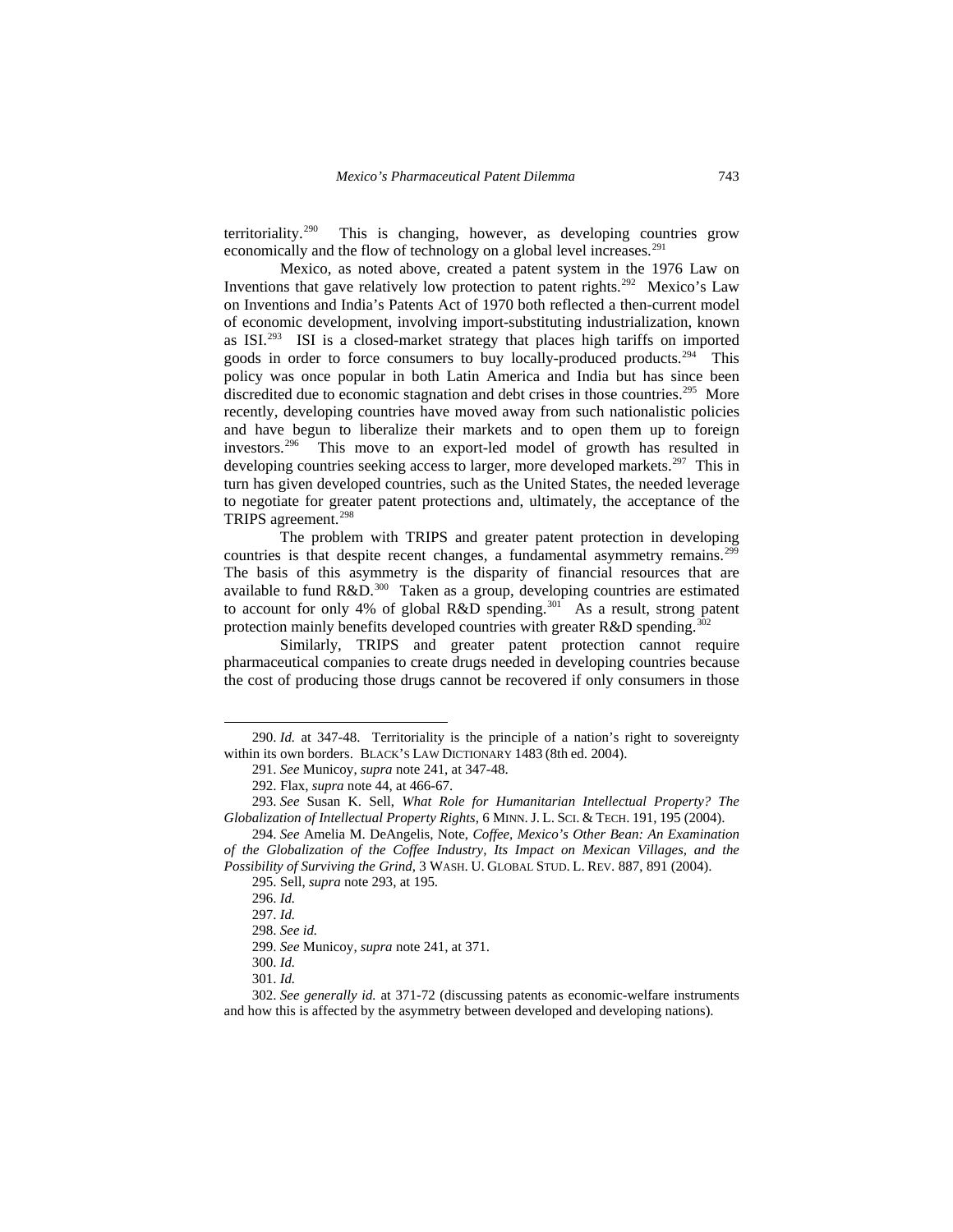countries buy them.[303](#page-27-0) There is significant expense associated with developing pharmaceuticals.<sup>[304](#page-27-1)</sup> Regardless of who the consumer is, the manufacturers must recoup these costs or they will not produce new drugs. In the global marketplace, these costs have to be distributed over countries with different economies.<sup>[305](#page-27-2)</sup> Ultimately, this means that patients in the developed world will pay a larger share per person than patients in the developing world.<sup>[306](#page-27-3)</sup>

 Under a strict free trade theory, prices for goods equalize near their lowest marginal cost.<sup>[307](#page-27-4)</sup> Patent rights create an economic misallocation because the period of exclusivity allows patented inventions to be priced considerably above the lowest marginal cost. $308$  The question is "whether the intellectual property right produces a favorable trade-off between the short-term cost to consumers through higher prices and long-term benefit to consumers through increased innovation."[309](#page-27-6)

### **VII. CONCLUSION**

 Technology thrives when it is protected by strong intellectual property rights.[310](#page-27-7) This is as true for developing countries such as Mexico and India as it is for developed countries such as the United States. Strong patent rights backed by effective enforcement encourage investment in R&D.<sup>[311](#page-27-8)</sup> R&D benefits not only the company that pursues it but also the country that supports it. $312$  It has even been suggested that the social benefits are *greater* than the private benefits.<sup>[313](#page-27-10)</sup> Greater R&D investment leads to greater technology development, which then increases competition as firms adapt to take advantage of the new technologies.<sup>[314](#page-27-11)</sup> The effect reaches the general population as new technologies result in the creation of new jobs, especially jobs requiring skilled workers.<sup>[315](#page-27-12)</sup> As intellectual property protection increases, companies become more willing to invest in

-

309. *Id.*

315. *See id.* 

<span id="page-27-4"></span><span id="page-27-3"></span><span id="page-27-2"></span><span id="page-27-1"></span><span id="page-27-0"></span><sup>303.</sup> John H. Barton, *The Economics of TRIPs: International Trade in Information-Intensive Products*, 33 GEO. WASH. INT'L. L. REV. 473, 490 (2001).

<sup>304.</sup> *See* Berenson, *supra* note 5.

<sup>305.</sup> *See* Barton, *supra* note 303, at 489.

<sup>306.</sup> *Cf. id*. at 490.

<sup>307.</sup> *Id*. at 487.

<sup>308.</sup> *Id.*

<sup>310.</sup> Singham, *supra* note 8, at 375.

<sup>311.</sup> *See id.* at 378.

<sup>312.</sup> *Id.* at 375.

<span id="page-27-12"></span><span id="page-27-11"></span><span id="page-27-10"></span><span id="page-27-9"></span><span id="page-27-8"></span><span id="page-27-7"></span><span id="page-27-6"></span><span id="page-27-5"></span><sup>313.</sup> *Id*. at 375-76; *see also* MERGES & DUFFY, *supra* note 20, at 302 ("[E]conomic historians consistently find that investments in R&D pay a higher 'social dividend'—i.e., have larger spillover benefits that are not captured by the investor—than almost any other type of investment.").

<sup>314.</sup> *See* Singham, *supra* note 8, at 376.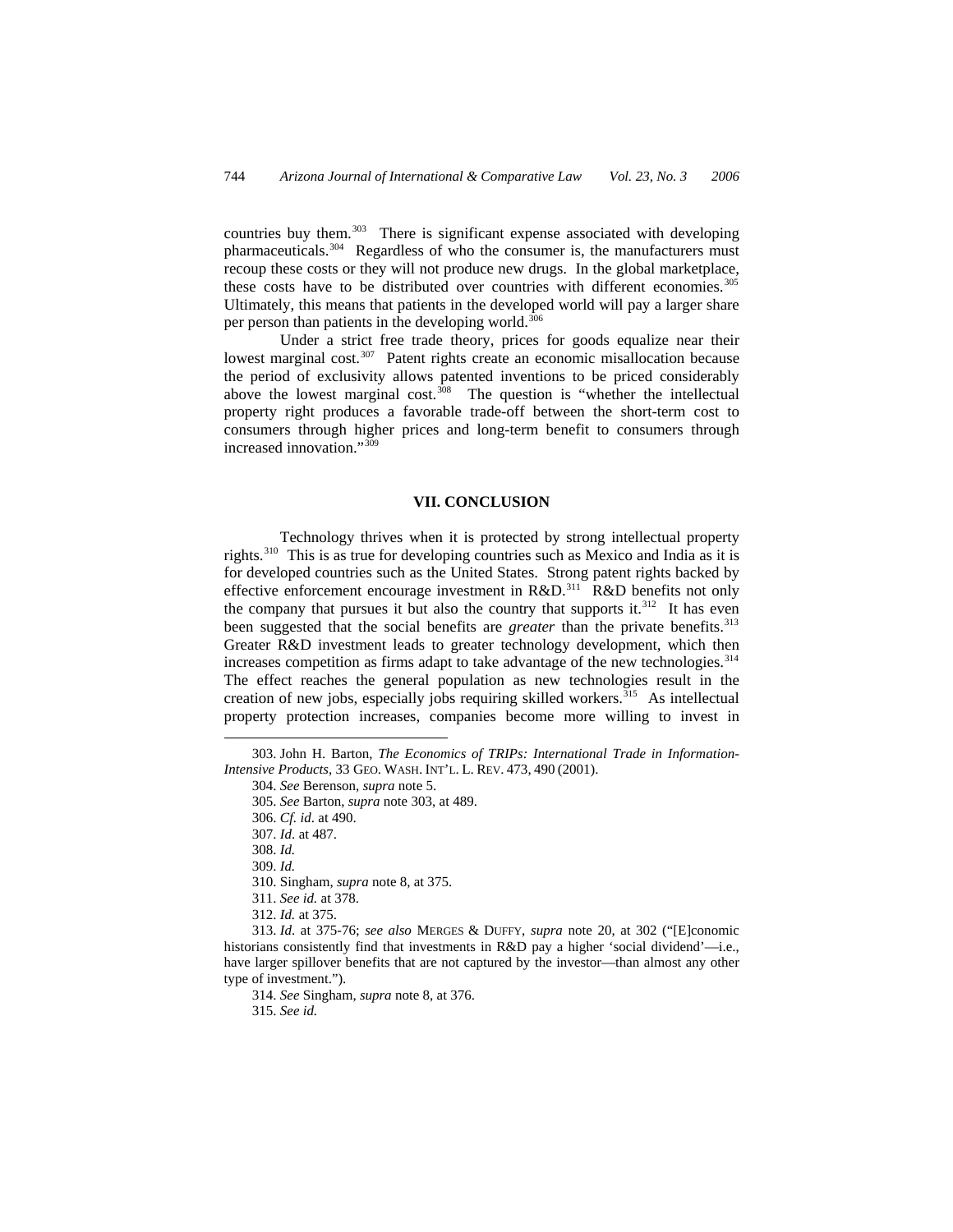training employees at ever higher skill levels.<sup>[316](#page-28-0)</sup> As more skilled workers become available in a country, the effect begins to snowball because private investment increases, resulting in a larger technology industry and the creation of even more jobs.[317](#page-28-1) In terms of industrial development, particularly in the pharmaceutical sector, patent protection is of primary importance.<sup>[318](#page-28-2)</sup>

 The history of India's Patents Act shows that it is possible for a nation with weak patent laws to build a pharmaceutical industry based on copying rather than innovating, but, in the long run, this comes at a high price.<sup>[319](#page-28-3)</sup> Furthermore, such an industry, without intellectual property of its own, finds itself at a serious disadvantage in the age of globalization when the international community seeks to uphold intellectual property standards worldwide.<sup>[320](#page-28-4)</sup> As India adapts to new standards, its pharmaceutical industry will change, and this will affect India's economy and the Indian people as consumers of pharmaceuticals.<sup>[321](#page-28-5)</sup>

 Mexico has a relatively well-developed pharmaceutical industry compared to the rest of Latin America.<sup>[322](#page-28-6)</sup> Mexico's patent system, once very similar to India's, has been in a state of revision since  $1987$ .<sup>[323](#page-28-7)</sup> The purpose of this revision has been to increase patent protection and to thereby stimulate industry.[324](#page-28-8) By creating a strong patent regime, one with adequate protections backed by effective enforcement, Mexico may avoid the pitfalls with which India must now contend.

 Of course, many are concerned that high patent protection results in poor access to medicines.<sup>[325](#page-28-9)</sup> A reasonable fear exists that as developing countries strengthen their patent regimes, there will be a concomitant rise in drug prices that will disproportionately affect the poorest people.<sup>[326](#page-28-10)</sup> While valid, this concern is mitigated in part by a general rise in the overall economic well-being that will accompany the institution of stronger patent protection as industry grows and unemployment falls.<sup>[327](#page-28-11)</sup> It must be recognized that many other factors besides patents affect drug prices and availability. This is particularly true in the developing world, where the healthcare infrastructure may be deficient and prone to corruption.<sup>[328](#page-28-12)</sup>

- <span id="page-28-5"></span>321. *See* Mayer, *supra* note 11, at \*1-4.
- <span id="page-28-6"></span>322. *See* Gonzalez, *supra* note 164, at 2.
- <span id="page-28-7"></span>323. *See* Farolan, *supra* note 73, at 57.
- <span id="page-28-8"></span>324. *Id.*
- <span id="page-28-9"></span>325. *See* Seeratan, *supra* note 30, at 345.
- <span id="page-28-10"></span>326. *See id.*
- <span id="page-28-11"></span>327. *See* Singham, *supra* note 8, at 376.
- <span id="page-28-12"></span>328. *See* Abbott, *supra* note 32, at 322-23.

<span id="page-28-0"></span><sup>316.</sup> Sherwood, *supra* note 9, at 504.

<span id="page-28-1"></span><sup>317.</sup> Singham, *supra* note 8, at 376.

<span id="page-28-2"></span><sup>318.</sup> *Id.* at 372-73.

<span id="page-28-3"></span><sup>319.</sup> *See* Finston, *supra* note 1, at 889.

<span id="page-28-4"></span><sup>320.</sup> *See id*.